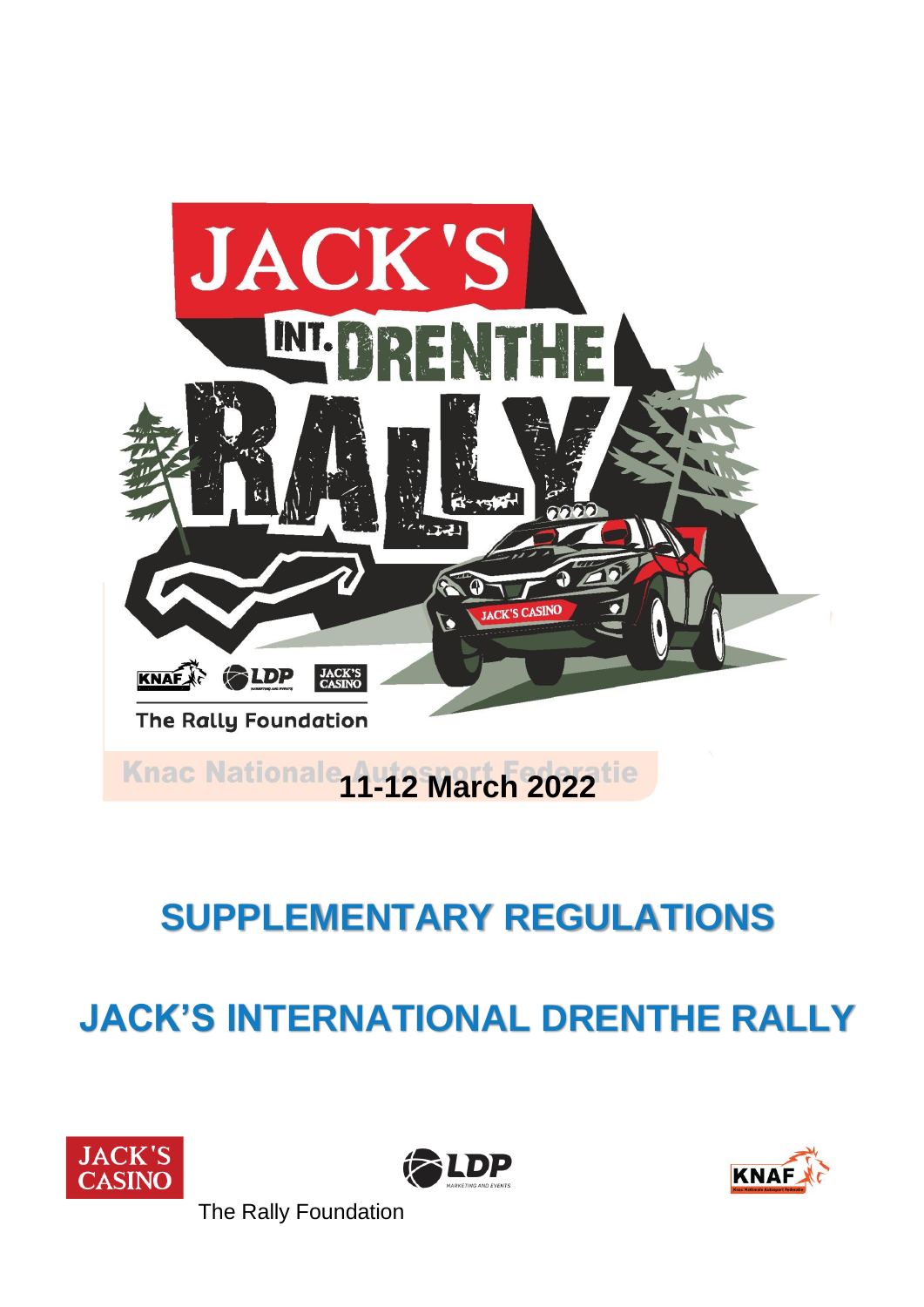



### **JACK'S INTERNATIONAL DRENTHE RALLY**

Please note that entry to the event is only possible with Corona Check app. You need to have uploaded:

- A vaccination certificate (full vaccination, minimum 14 days), or
- A negative test certificate (valid for 48 hours, from 13 years), or
- A proof of recovery

# **1 Introduction**

#### **1.1 Preamble**

This rally will be run in compliance with the FIA International Sporting Code (ISC) including appendices, the KNAF Regulations book 2022, the KNAF 2022 Rally Regulations (SRR) and this Supplementary Regulations. The National Road Traffic Regulations shall apply.

The numbering is in line with the FIA Regional Rally Sporting Regulations 2022.

Any modifications, amendments and/or additions to the Rules and Regulations shall be made in the form of numbered and dated bulletins.

Additional information will be published in the Rally Guide, to be published on (date)

**1.2 Length of Special Stages and Road surface:** asphalt: 127.4 km, gravel 17.4 km

#### **1.3 Overall SS distance and total distance of the itinerary**

| Total distance of the itinerary    | 559.6 km |
|------------------------------------|----------|
| Number of legs                     | 2        |
| Number of special stages           | 18       |
| Number of different Special Stages |          |
| Total length of Special Stages     | 144.8 km |
|                                    |          |

# **2 Organisation**

#### **2.1 KNAF Championships and titles for which the rally counts**

- Open Dutch Rally Championship (ONRK)
- National Dutch Championship (NRK)
- National Dutch Junior Championship (NJRK)

Other championships/challenges for which the rally counts:

- Nissan 350Z Challenge
- BMW 130i Challenge
- Peugeot 206 Rally Cup
- Mercedes SLK Rally Cup

# **2.2 Approvals**

BSR 22-01/RvdZ, dated 10-02-2022 KNAF Visa No: xx This event has been KNAF approved for foreign competitors.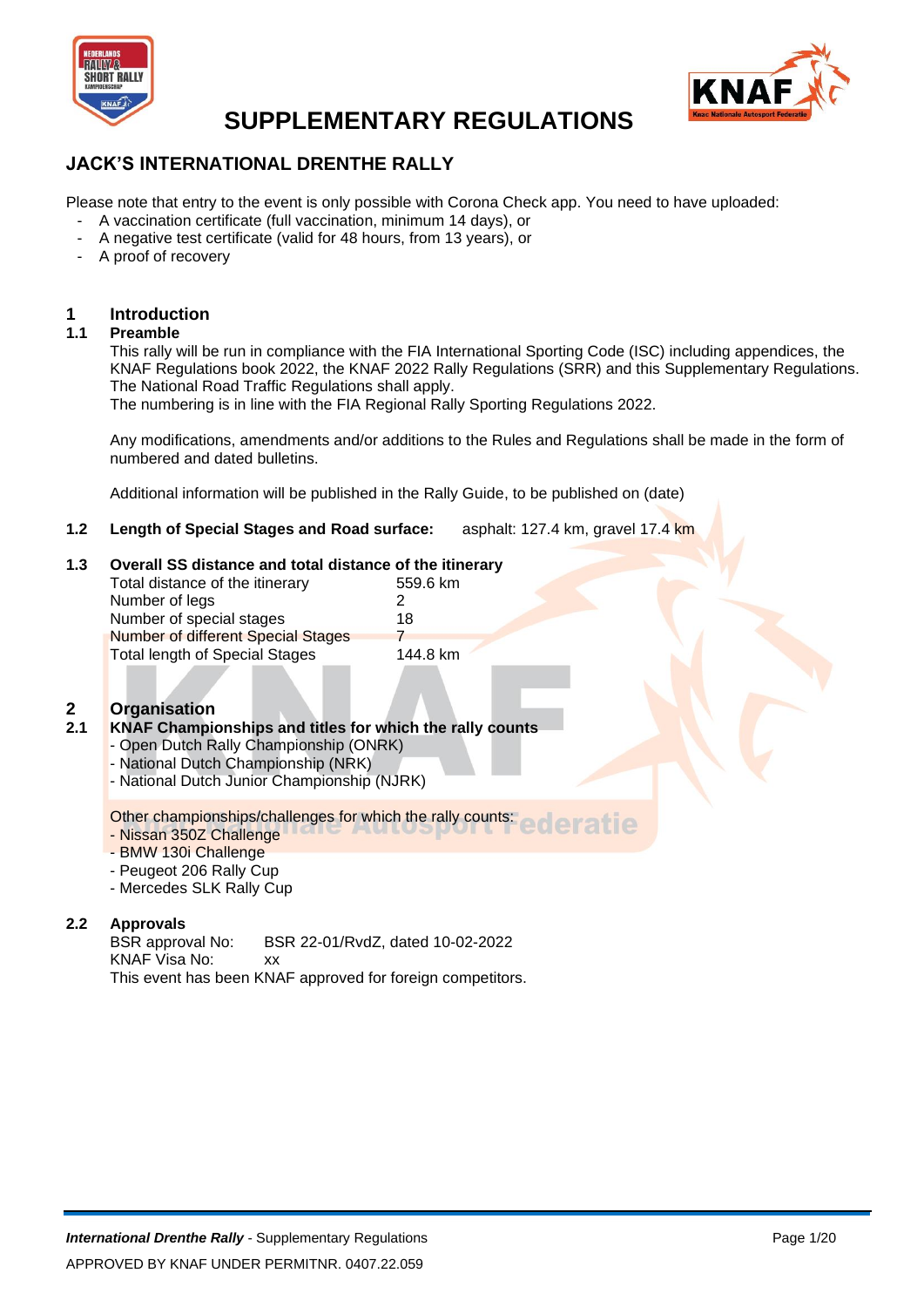



Organiser's representative: Tim Rietveld (KNAF 17635) E-mail: [secretariaat@drentherally.nl](mailto:secretariaat@drentherally.nl)

**2.3** Organiser: Stichting Autosport Noord Oost Polder (SANOP) Address: Hengelosestraat 547, NL 7521 AG Hengelo

In Cooperation with The Rally Foundation

#### **Promotor: LDP International b.v**

**2.4 Organising Committee** LDP International B.V. Hilde van Dam

SANOP Tim Rietveld The Rally Foundation Henk Peter Meilink The Rally Foundation Dick Bins

#### **2.5 Stewards of the Meeting**

Chairman Gerard du Pre (KNAF 2832) Members Carel ten Horn (KNAF 34332), Heiko Mulder (KNAF 21428)<br>Secretary of the Stewards Angela Keuper (KNAF 37191) Angela Keuper (KNAF 37191)

**2.6** FIA/KNAF Delegates & Observer FIA Observer t.b.c.

KNAF Safety Officer **Andre Slotboom** , Jurgen Verpalen

#### **2.7 Senior Officials**

|                                        | Name                                                            | License no.                            |  |
|----------------------------------------|-----------------------------------------------------------------|----------------------------------------|--|
| Event Director:                        | <b>Henk Peter Meilink</b>                                       | <b>KNAF 44409</b>                      |  |
| Clerk of the Course:                   | Jan Seinen                                                      | <b>KNAF 22894</b>                      |  |
| Deputy Clerk of the Course:            | Bastiaan van Lingen                                             | <b>KNAF 25772</b>                      |  |
| <b>Assistant Clerk of the Course</b>   | <b>Martijn Bins</b>                                             | <b>KNAF 5399</b>                       |  |
| Secretary of the Event:                | Bastiaan van Lingen (pre-event)<br>Angela Keuper (during event) | <b>KNAF 25772</b><br><b>KNAF 37191</b> |  |
| <b>Chief Safety Officer:</b>           | Robert van der Zee                                              | <b>KNAF 9577</b>                       |  |
| <b>Deputy Chief Safety Officer:</b>    | <b>Erwin Dunnewind</b>                                          | <b>KNAF 17616</b>                      |  |
| <b>Scrutineers (Chief Scrutineer):</b> | $\frac{1}{2}$<br>Eric van Ameide                                | <b>KNAF 4111</b>                       |  |
| <b>Chief Medical Officer (CMO):</b>    | Guido van den Acker (AES)                                       |                                        |  |
| Timekeeping (Chief Timekeeper):        | Rallysafe                                                       |                                        |  |
| Competitors' Relations Officer (CRO):  | Wim den Hollander<br>Laura Bitter- den Hollander                | <b>KNAF 8393</b><br><b>KNAF</b>        |  |
| Press Officer:                         | Bertram Buikema (LDP Int.)                                      |                                        |  |
| <b>Environmental Officer:</b>          | Bert Jan Vosjan                                                 | <b>KNAF 20295</b>                      |  |

Location secretary of the event Race Control Tower – 1 st floor Contact secretary of the event: [secretariaat@drentherally.nl](mailto:secretariaat@drentherally.nl)

**2.8 Location of Rally HQ:** TT-Circuit, De Haar 9, NL 9405 TE Assen

Rally HQ in operation from 11-03-2022 – 07:00 hr to 12-03-2022 – 01:00 hr from 12-03-2022 – 07:30 hr to 12-03-2022 – 20:00 hr Service parc in operation: from 11-03-2022 – 08:00 hr to 12-03-2022 – 01:00 hr from 12-03-2022 – 07:30 hr to 12-03-2022 – 20:00 hr

Digital Notice Board (DNB) Sportity app. **Fig. 1.1 Set also pasword: DRENTHE2022** Website: <https://webapp.sportity.com/channel/DRENTHE2022>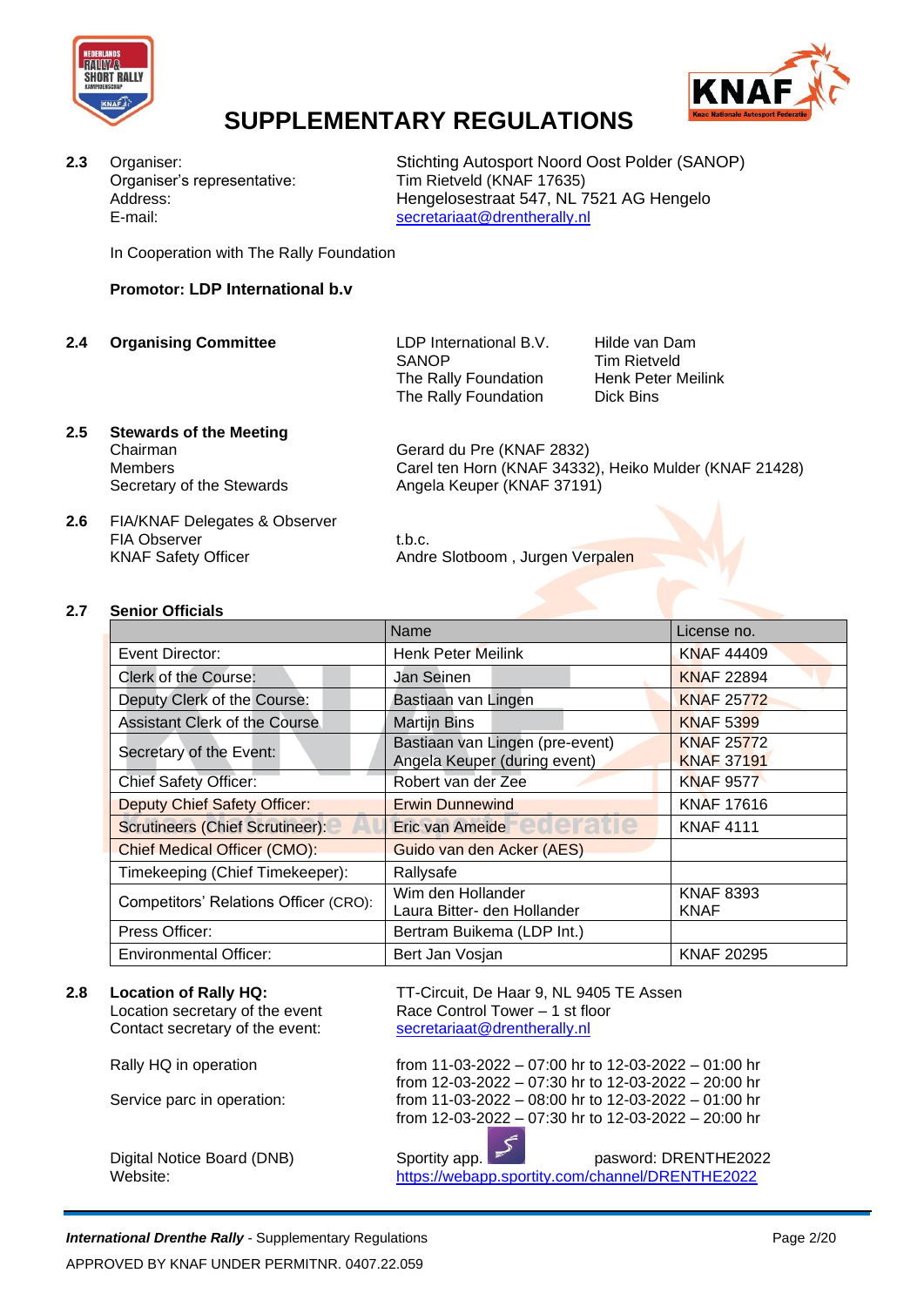



### **3 Programme in chronological order and locations**

|                                                               | Location:                                       | Date:                    | Time:                                       |  |
|---------------------------------------------------------------|-------------------------------------------------|--------------------------|---------------------------------------------|--|
| Publishing of the Supplementary Regulations                   | <b>Digital Notice Board</b>                     | 08-02-2022               | 20:00                                       |  |
| Entries open                                                  | Rallydocs                                       | 08-02-2022               | 20:00                                       |  |
| <b>Issuing of Rally Guide</b>                                 | Website + DNB                                   | 10-02-2022               | 20:00                                       |  |
| Closure date of entries at reduced fee                        | Rallydocs                                       | 20-02-2022               | 23:59                                       |  |
| Closure date of entries                                       | Rallydocs                                       | 03-03-2022               | 23:59                                       |  |
| Closing date for order of extra service in SP                 | Rallydocs                                       | 03-03-2022               | 23:59                                       |  |
| Publication date of entry list                                | Digital Notice Board                            | 05-03-2022               | 20:00                                       |  |
| Issuing of the road book                                      | t.b.c.<br><b>Kampen</b>                         | 10-03-2022               | 18:00 - 19:00                               |  |
| Hand-out of dataloggers for reconnaissance                    | t.b.c.<br><b>Kampen</b>                         | 10-03-2022               | 18:00 - 19:00                               |  |
| Reconnaissance                                                |                                                 | 10-03-2022<br>11-03-2022 | $18:30 - 22:00$<br>$09:30 - 15:30$          |  |
| <b>Entering TT-Circuit for teams</b>                          | <b>TT - Welcome Centre</b>                      | 11-03-2022               | $08:00 - 20:00$                             |  |
| Service parc in operation                                     | <b>TT-circuit Assen</b>                         | 11-03-2022               | $08:00 - 01:00$                             |  |
|                                                               |                                                 | 12-03-2022               | $07:30 - 20:00$                             |  |
| Hand-out of material and documents                            | Headquarters<br>briefing room                   | 11-03-2022               | $08:30 - 10:30$                             |  |
| Administrative checks                                         | <b>Headquarters</b><br>briefing room            | 11-03-2022               | 08:30 - 10:30                               |  |
| Hand-out of rally safety tracking system                      | <b>Headquarters</b><br>briefing room            | 11-03-2022               | $08:30 - 10:30$                             |  |
| Return of dataloggers for reconnaissance                      | Headquarters<br>briefing room                   | 11-03-2022               | $15:00 - 16:30$                             |  |
| Opening of media centre                                       | Headquarters                                    | 11-03-2022               | $16:00 - 23:59$                             |  |
|                                                               | Media centre<br><b>Technical Centre</b>         | 12-03-2022<br>11-03-2022 | $08:30 - 19:00$<br>$09:00 - 14:30$          |  |
| Scrutineering - sealing & marking of components               |                                                 | 11-03-2022               | 14:45                                       |  |
| 1 <sup>st</sup> Stewards Meeting                              | Headquarters - room 2                           | 11-03-2022<br>15:15      |                                             |  |
| Publication of list of cars eligible to start                 | Digital Notice Board                            |                          |                                             |  |
| Publication of start list for Leg 1                           | <b>Digital Notice Board</b>                     | 11-03-2022               | 15:15                                       |  |
| <u>iationale</u><br><b>Drivers briefing</b>                   | <b>Media Centre</b><br><b>TT-Circuit - Main</b> | 11-03-2022               | 15:30                                       |  |
| Start of the Rally - Leg 1                                    | Straight                                        | 11-03-2022               | 16:46                                       |  |
| Remote Service Park in operation                              | t.b.c.<br>Kampen                                | 11-03-2022               | $17:00 - 23:30$                             |  |
| Finish of Leg 1 (estimated time of 1 <sup>st</sup> car)       | TT-Circuit - Parc Ferme                         | 11-03-2022               | 22:57                                       |  |
| Publication Provisional Results of Leg 1                      | <b>Digital Notice Board</b>                     | 12-03-2022               | 01:00                                       |  |
| Publication Startlist of Leg 2                                | <b>Digital Notice Board</b>                     | 12-03-2022               | 01:00                                       |  |
| Start of the Rally - Leg 2                                    | TT-Circuit - Parc Ferme                         | 12-03-2022               | 08:26                                       |  |
| Finish of Leg 2 (estimated time of 1 <sup>st</sup> car)       | TT-Circuit - Parc Ferme                         | 12-03-2022               | 16:34                                       |  |
| Parc Ferme after finish                                       | Regrouping area                                 | 12-03-2022               | After finish                                |  |
| Demounting of rallysafe tracking system in Parc<br>Fermé      | Parc Ferme area                                 | 12-03-2022               | After finish                                |  |
| Final scrutineering<br>(following the marshals' instructions) | <b>Technical Centre</b>                         | 12-03-2022               | Immediate<br>after arrival at<br>the finish |  |
| Prize giving ceremony                                         | Podium RTV Drenthe                              | 12-03-2022               | 18:30                                       |  |
| Publication of Provisional Classification                     | <b>Digital Notice Board</b>                     | 12-03-2022               | 19:00                                       |  |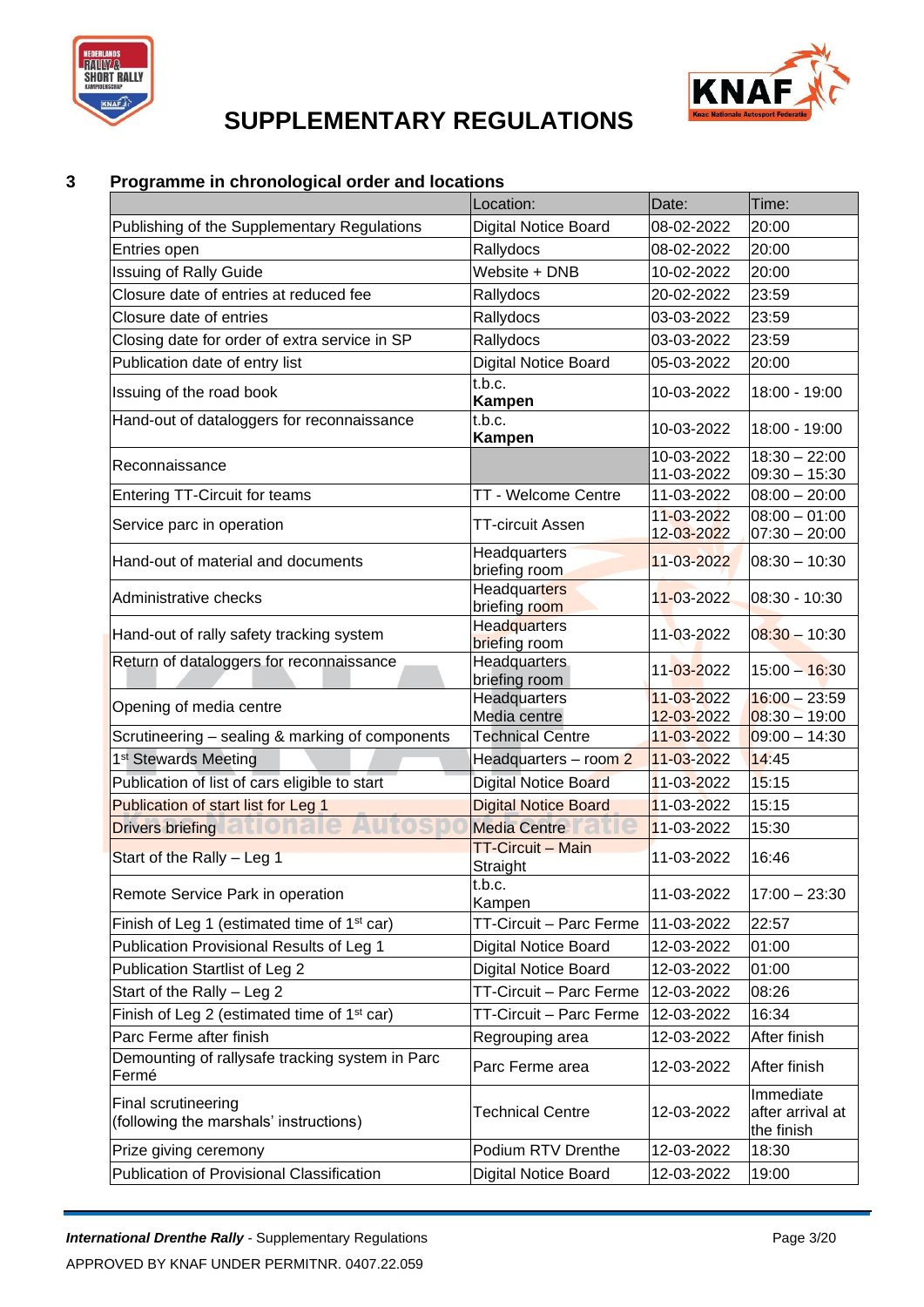



| <b>Final Stewards Meeting</b>           | IHeadquarters – 2b   | 12-03-2022 | 19:30                                                                       |
|-----------------------------------------|----------------------|------------|-----------------------------------------------------------------------------|
| Publication of the final classification | Digital Notice Board | 12-03-2022 | 130 min after<br><b>publication</b><br><b>provisional</b><br>classification |

# **4 Entries**

#### **4.1 Closing date for entries**

See programme in chronological order (SR Art. 3).

#### **4.2 Entry procedure**

Any licensee wishing to take part in the Jack's Int Drenthe Rally must make the entry via the Rallydocs website,<https://rallydocs.eu/login> . If for the first time, please create an account first. After logging in with license number and private password the entry procedure as indicated on the website has to be followed.

The entry fee has to be paid as described in art. 4.5 of these Supplementary Regulations

**4.2.1** Licenses (Competitors, 1st & 2nd driver) – minimum level:

For the classes RC2, RGT, NC2, NGT: KNAF – Rally Club License For all other classes: 1<sup>st</sup> driver: KNAF "Rally Aspirant Licentie Rijder" 2<sup>nd</sup> driver: KNAF "Rally Aspirant Licentie Navigator" In case of minor competitor/driver a parent/minor licence must be showed.

Foreign competitors: National licence rally with authorisation of the ASN which issued this licence International Licence minimum Roads D with authorisation of the ASN which issues the licence.

In case of difficulties for foreign licensees please send your details to the secretary of the event by e-mail [\(secretariaat@drentherally.nl\)](mailto:secretariaat@drentherally.nl).

An entry application (also made electronically) will be accepted only if accompanied by the total entry fees. The entry fee must be credited in full to the organiser's bank account:

# **4.3 Number of competitors accepted and vehicle classes**

**4.3.1** The number of competitors shall be limited to: maximum of 120 cars, combined for the 3 events. In case of more than 120 entries acceptance of the entries will be done according: 1<sup>st</sup> priority drivers, 2<sup>nd</sup> championship entrants, 3<sup>rd</sup> by organiser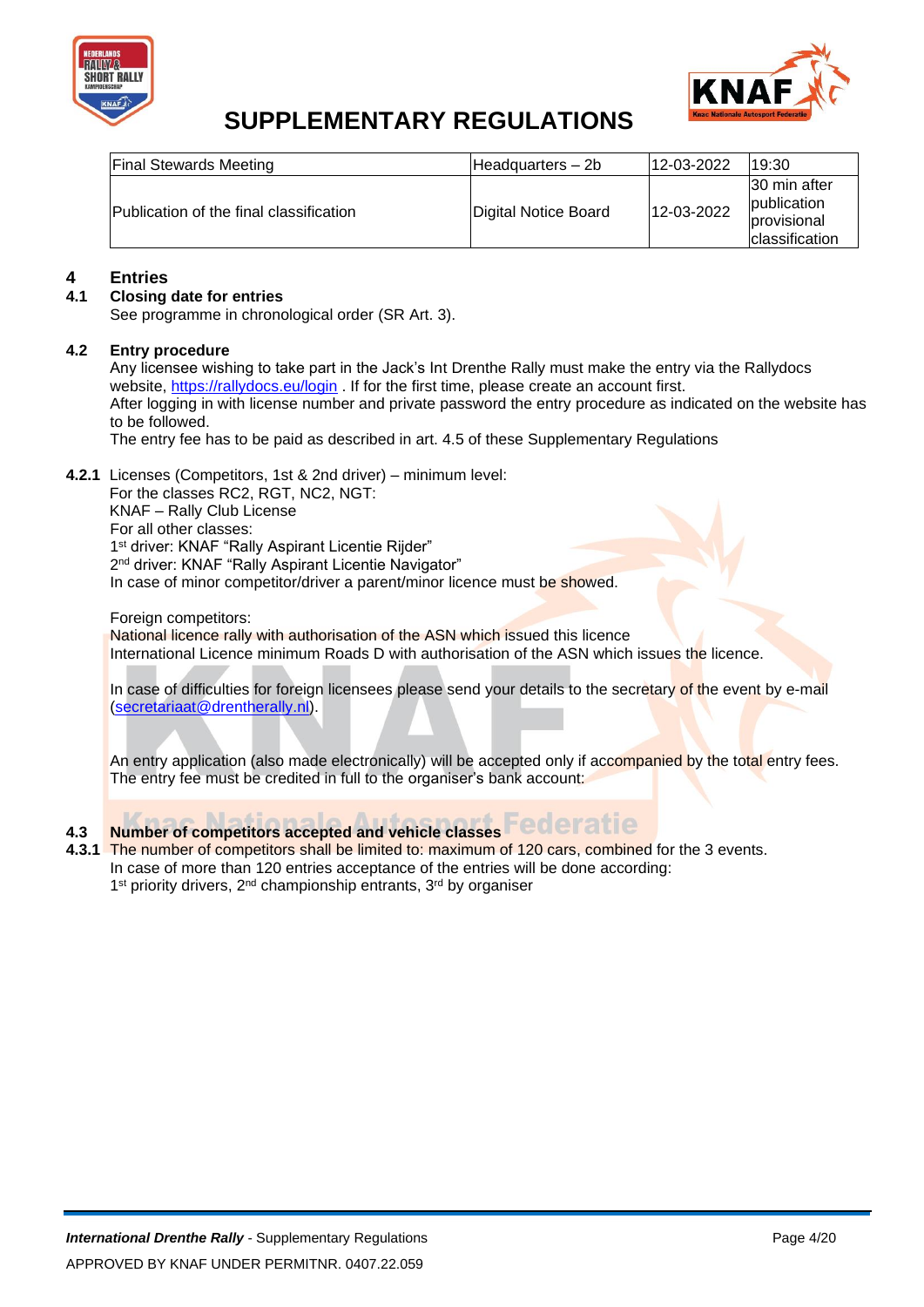



### **4.3.2 Eligible cars**

| <b>CLASSES GROUPS</b> |  |
|-----------------------|--|
|                       |  |

|                 | Rally2                                                                                 | Group Rally2 cars conforming to the 2022 Appendix J, Art. 261                                                                                                                                              |
|-----------------|----------------------------------------------------------------------------------------|------------------------------------------------------------------------------------------------------------------------------------------------------------------------------------------------------------|
| RC <sub>2</sub> | Rally2 Kit (VR4K)                                                                      | Cars fitted with R4 Kit conforming to the 2022 Appendix J, Art. 260E                                                                                                                                       |
|                 | S2000-Rally: 2.0 Atmospheric                                                           | Super 2000 cars conforming to the 2013 Appendix J, Article 254A                                                                                                                                            |
|                 | NR4 over 2000cc                                                                        | Group N cars conforming to the 2019 Appendix J, Art. 254                                                                                                                                                   |
| <b>RGT</b>      | RGT cars                                                                               | Group RGT cars conforming to the 2019 Appendix J, Art. 256<br>Group RGT cars conforming to the 2022 Appendix J, Art. 256                                                                                   |
| RC <sub>3</sub> | Rally3 (atmo over1390cc and up<br>to 2000 cc and turbo over 927cc<br>and up to 1620cc) | group Rally3 cars homologated from 01/01/2022 and conforming to the<br>2022 Appendix J, Art. 260                                                                                                           |
|                 | Rally4 (atmo over 1390cc and<br>up to 2000cc and turbo over<br>927cc and up to 1333cc) | - G group Rally4 cars homologated from 01/01/2019 and conforming to<br>the 2022 Appendix J, Art. 260<br>- G group R2 cars homologated before 31/12/2018 and conforming to<br>the 2018 Appendix J, Art. 260 |
| RC4             | R3 (atmo / over 1600cc and up<br>to 2000cc and turbo over 1067cc<br>and up to 1333cc)  | Group R cars homologated before 31/12/2019 and conforming to the<br>2019 Appendix J. Art. 260                                                                                                              |
|                 | R3 (turbo / up to 1620cc /<br>nominal)                                                 | Group R cars homologated before 31/12/2019 and conforming to the<br>2019 Appendix J. Art. 260D                                                                                                             |
|                 | Group A up to 2000cc                                                                   | Group A cars conforming to the 2019 Appendix J, Art. 255                                                                                                                                                   |
| RC <sub>5</sub> | Rally5 (atmo up to 1600cc and<br>turbo up to 1333cc)                                   | Group Rally5 cars homologated from 01/01/2019 and conforming to the<br>2022 Appendix J, Art. 261                                                                                                           |
|                 | Rally 5 (atmo up to 1600cc and<br>turbo up to 1067cc)                                  | Group R1 cars homologated before 31/12/2018 and conforming to the<br>2018 Appendix J, Art. 260                                                                                                             |

See also SRR Art. 12.2 additional provisions.

# **Knac Nationale Autosport Federatie**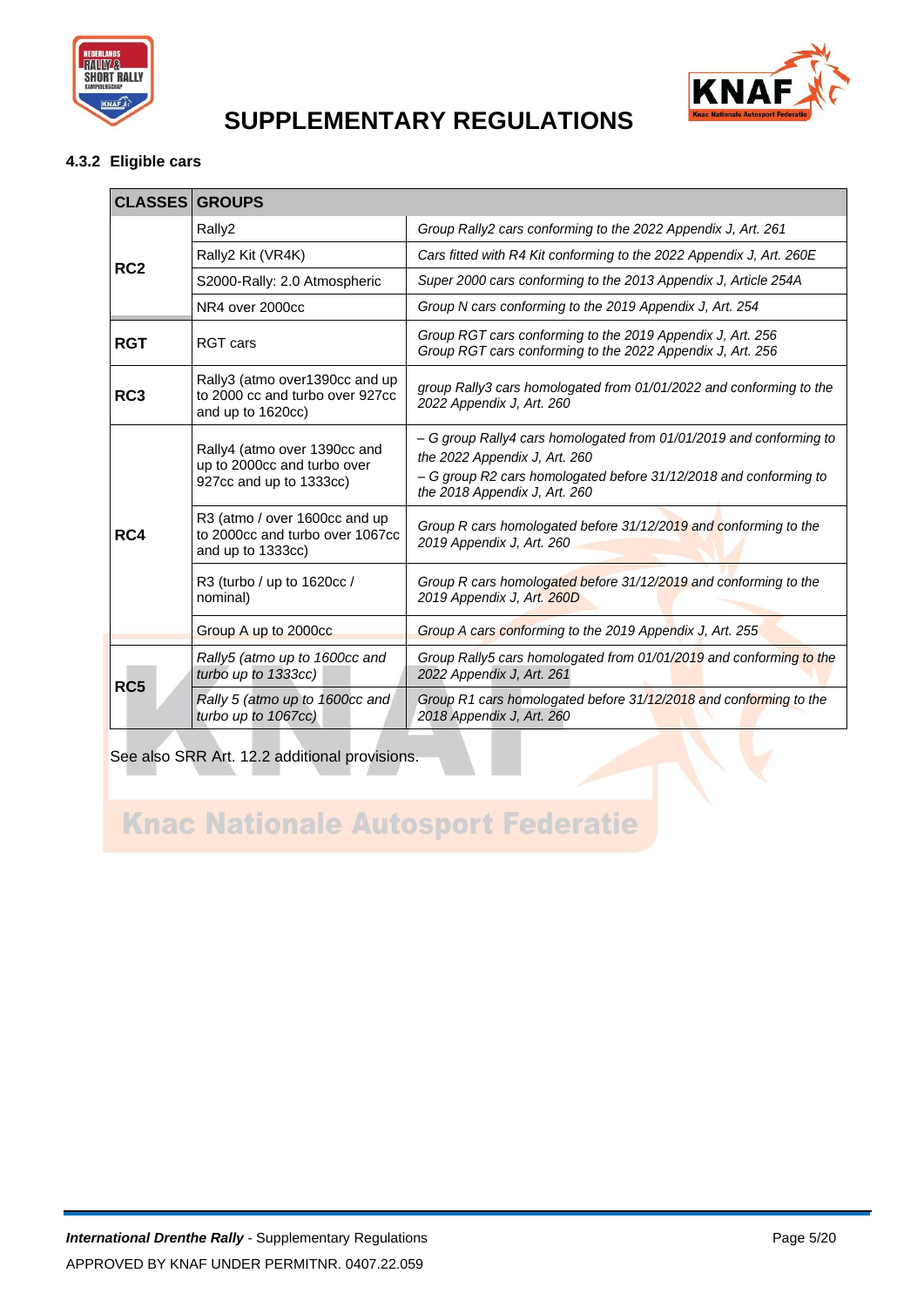



| <b>Klasse</b>   |                                                                                                                                                                                                                                     | <b>NL</b> groepen                                                                                                                                                                                             |                  |
|-----------------|-------------------------------------------------------------------------------------------------------------------------------------------------------------------------------------------------------------------------------------|---------------------------------------------------------------------------------------------------------------------------------------------------------------------------------------------------------------|------------------|
| 2022            | <b>Internationale Homologatie</b><br><b>Homologatie groep A of N</b><br>eind datum: >8 jaar < 25 jaar                                                                                                                               | G - gemodificeerd<br>GROEP S - C - G                                                                                                                                                                          | $P$ - Production |
| NC <sub>2</sub> | HS2000: 1600 cc Turbo met 28-30 mm restrictor<br>HS2000: 2000 cc atmosferisch<br>Groep A: boven 2000 cc 4wd (A84)<br>Groep HA: boven 2000 cc 4 wd (HA84)<br>Groep N (VR4): boven 2000cc (VR44)<br>Groep HN: boven 2000cc 4wd (HN44) | Groep G: van 250 tot 300 pk (GA84)                                                                                                                                                                            | Groep PN44 (4wd) |
| <b>NGT</b>      | Groep A: boven 2000 cc 2wd (A82)<br>Groep HA: boven 2000 cc 2wd (HA82)<br>Groep HS: 2001-2500 cc (HS20) **)                                                                                                                         | Groep G: van 250 tot 300 pk (GA82)<br>Groep C: Nissan 350Z Challenge (C8)<br>Groep C: BMW 130 Challenge (C9)<br>Groep C: Mercedes SLK (C12)<br>Groep S: 2001-2500 cc (S20)<br>Groep C: ex BMW M3 Compact (C6) | Groep PN42 (2wd) |
| NC <sub>3</sub> | Groep HA: 1601-2000 cc (HA7)<br>Groep N: boven 2000 cc 2wd (N42)<br>Groep HN: boven 2000 cc 2wd (HN42)<br>HKit-car t/m 2000cc (HA7)<br>Groep HS: 1601-2000 cc (HS19) **)                                                            | Groep G: van 180 tot 250 pk (GA7)<br>Groep S: 1601-2000 cc (S19)<br>Groep C: ex VOCH (C2)<br>Groep C: ex Mitsubishi Colt (C4)<br>Groep C: ex 325i Challenge (C5)                                              | Groep PN3        |
| NC4             | Groep A: tot 1600 cc (A6)<br>Groep HA: tot 1600 cc (HA6)<br>Groep N: 1601-2000 cc (N3)<br>Groep HN: 1601-2000 cc (HN3)<br>HKit-car tot 1600 cc (HA6)<br>Groep HS: tot 1600 cc (HS18) **)<br>HSuper 1600<br>Kit-car tot 1600 cc      | Groep G: van 120 tot 180 pk (GA6)<br>Groep S: tot 1600 cc (S18)<br>Groep C: Peugeot 206 Rally Cup (C10)<br>Groep C: ex Peugeot 205 Cup (C3)                                                                   | Groep PN2        |
| NC <sub>5</sub> | Groep N: tot 1600 cc (N2)<br>Groep HN: t/m 1600 cc (HN2)                                                                                                                                                                            | Groep G: tot 120 pk (GA5)                                                                                                                                                                                     | Groep PN1        |
|                 | **) alleen als er geen historische (short)rally is                                                                                                                                                                                  |                                                                                                                                                                                                               |                  |

### **4.4 Entry fees/entry fee packages**

| With organiser's optional advertising    | € 750.00  | reduce |
|------------------------------------------|-----------|--------|
| <b>INIQUERGELUIQIC</b>                   | € 850.00  | normal |
| Without organiser's optional advertising | € 1250.00 | reduce |
|                                          | € 1350.00 | normal |

d fee for early entry (20-02-2022) fee d fee for early entry (20-02-2022) fee

Additional fees:

| <b>EUR</b> | 45.00                | Additional space of service area $(10 \text{ m}2 - 10^*1 \text{ m} \text{tr})$                                                                                                                            |  |
|------------|----------------------|-----------------------------------------------------------------------------------------------------------------------------------------------------------------------------------------------------------|--|
| <b>EUR</b> | 50.00                | Additional service cars, admitted to the own service area<br>1 car with additional decals to service area, Option to order more                                                                           |  |
| <b>EUR</b> | 200.00               | <b>Additional Service Package</b><br>30 m2 additional service area (10*3 mtr)<br>1 additional car with additional decals admitted to service area<br>1 additional roadbook<br>1 additional rally magazine |  |
| <b>EUR</b> | 355.00<br>(incl VAT) | Pitbox, incl electric power and water (6 * 12 mtr)                                                                                                                                                        |  |
| <b>EUR</b> | 20.00                | Additional Entry ticket (one person)                                                                                                                                                                      |  |
| <b>EUR</b> | 25.00                | Paddock Parking Oude Veenslang (one car)                                                                                                                                                                  |  |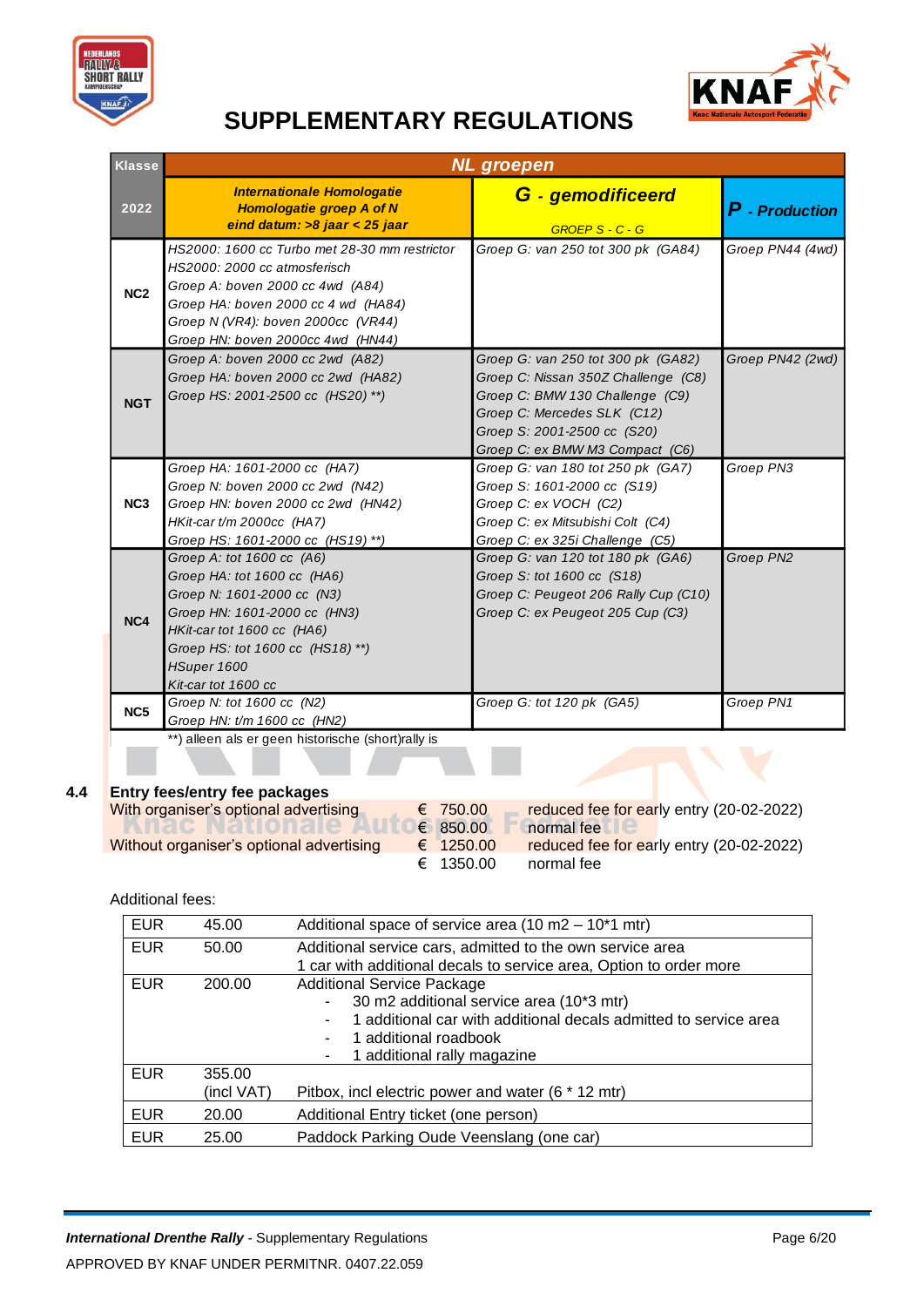



The standard entry fee includes:

- 1 rally plate including start number
- 2 door numbers, incl. compulsory advertising
- 4 competition numbers (front, side and rear window)
- 1 road book
- 1 service pack which contains:
	- \* 1 service car decal,
	- $*$  60 m2 service place (length x width = ca. 6 x 10 m),
	- \* 2 rally programs, which contains detailed maps of the special stages,
	- $*$  6 entrance tickets (for 1<sup>st</sup> and 2<sup>nd</sup> driver  $*$  4 service crew)
- 1 service place 30 m2 (length x width ca 5 x 6 m) Remote Service

#### **4.5 Payment**

The entry fee shall be paid by bank transfer to the account indicated below (in the latter case, adequate proof of payment must be attached to the entry form):

Organiser's bank details:

| Bank:          | Rabobank                              |
|----------------|---------------------------------------|
| Accountholder: | <b>Stichting The Rally Foundation</b> |
| IBAN:          | NL33RABO0332585689                    |
| BIC:           | RABONL2U                              |

#### **4.6 Entry fee refunds**

The entry fee shall be refunded in full

- 90% if the event does not take place
- 100% to teams whose entry application is rejected

The organiser may partially refund entry fees if a competitor cannot take part in the event due to a duly proved case of force majeure.

# **5 Insurance Cover**<br>**5.1** Competitors and/or

**5.1** Competitors and/or drivers must have valid insurance covering them against liability for both personal injury and damage to property of third parties on public roads of the rally. It is competitors and/or drivers' responsibility to arrange such insurance and/or extend to existing insurance as necessary. Competitors and/or drivers will be required to sign and declare that they are covered by such insurance (see article 5.3). Any failure to sign a declaration shall mean that the car in question shall not be permitted to start.

#### **5.2** Organizer Liability Insurance:

In the individual entry fee, the premium for the insurance of liability of competitors and drivers is included. Summary:

- The organiser has made arrangements to insure entrants and drivers against third party risks while taking part in such parts of the rally as are held on private lands or on roads specifically closed for the purpose.
- The indemnity provided under this special insurance is maximum  $\epsilon$  7.500.000, covering any incident or occurrence, with a maximum of  $\epsilon$  15.000.000, - per insurance year.
- The insured is liable to pay the first  $\epsilon$  2500, per claim.
- In case of damage the organiser will charge this amount to the competitor(s) causing damage.

This coverage will come into effect at the competitive start of the rally and it will cease at the finish of the rally or at the moment of retirement or disqualification.

#### Only for Dutch licensees:

In the entry fee the premium for a collective accident insurance is included. The insured amount (per person) is:

- In case of death: € 25.000, -
- In case of permanent disability: € 100.000, -
- In case of medical treatment up to a maximum of  $\dot{ }$ :  $\in$  1.000, -
- \* Only as a supplement to a primary health insurance or facility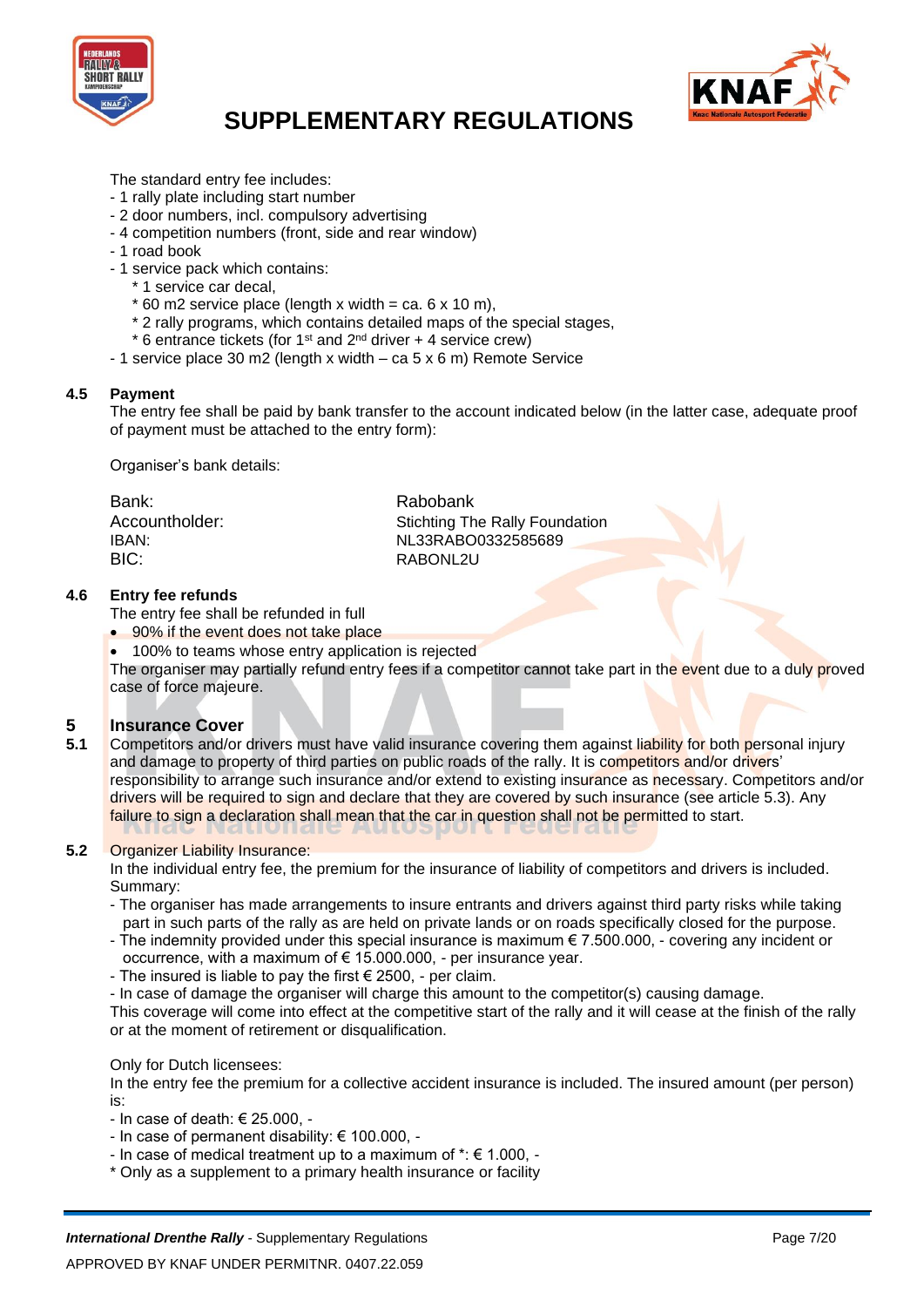



#### **6 Advertising and Identification**

See Appendix 4 of these SR "Decals and positioning of supplementary advertising".

#### **6.1 Obligatory organiser's advertising**

| Rally plate:                        | Jack's |
|-------------------------------------|--------|
| Competition number size: 67 x 17 cm | Jack's |

The organiser will provide each crew with the number identification (67x17cm), which must be affixed to their car in the stated positions prior to scrutineering. Each panel shall be placed horizontally at the leading edge of each front door, with the number at the front. The top of the plate shall be between 7 cm and 10 cm below the lower limit of the window. **It is not allowed to cut the panel.**

#### **6.2 Optional organiser's advertising**

The optional advertising below the competition number cannot be refused by competitors who have entered "with the organisers' advertising. The optional advertising will be published in an official bulletin.

Competitors accepting this "optional advertising" have to reserve an area of 50 cm width and 33 cm height underneath the competition numbers on the front doors. It is NOT ALLOWED to adapt this "optional advertising" and the stickers have to be fitted AS A WHOLE on the front doors.

In case of infringement or the absence of any part of the advertisement, the team will not be admitted to the start. In case of missing or improperly pasting a part of the 'optional advertising' during the rally the team is punished with a fine of:

- 50% of the difference between entree fee with and without advertising in the absence and / or cutting of the sticker sheet on one side of the 'optional advertising' plus € 50, - or

- 100% of the difference between entree fee with and without advertising in the absence and / or cutting of the sticker sheet on both sides of the 'optional advertising' plus  $\epsilon$  100. -

If only a limited part of the 'optional advertising' is missing during the rally, the penalty fee will be proportionate determined.

This fine will benefit to the organizer.

#### **6.3 Rally plates.**

The organiser will provide each crew with one rally plate or sheet for the bonnet.

#### **6.4 Competition numbers.**

The organiser will provide each crew with 2 front door stickers and 4 competition numbers for the rear side windows, front windscreen and rear window.

### **Knac Nationale Autosport Federatie**

## **7 Tyres**

**7.1 Regulations regarding tyres which may be used during the rally** See Art. 13 of the SRR (tyres and wheels).

#### **8 Fuel**

#### **8.4 Refuelling of the car**

Refuelling of the car is only permitted in the areas marked by the organiser in the road book, in accordance with SRR art 61 and as indicated in these Supplementary Regulations.

#### **8.4.1 Refuelling locations**

Refuelling of the car is permitted:

- at the own marked service location on the rally service area (both service area's TT-circuit Assen and remote service area Kampen)
- and the Commercial Fuel Station at the paddock of the TT-circuit and the Commercial Fuel Station as noted in the road book

These rules apply:

- Refuelling is only permitted with the use of a mechanical pump, not from cans etc.
- Use of a liquid collection device is mandatory.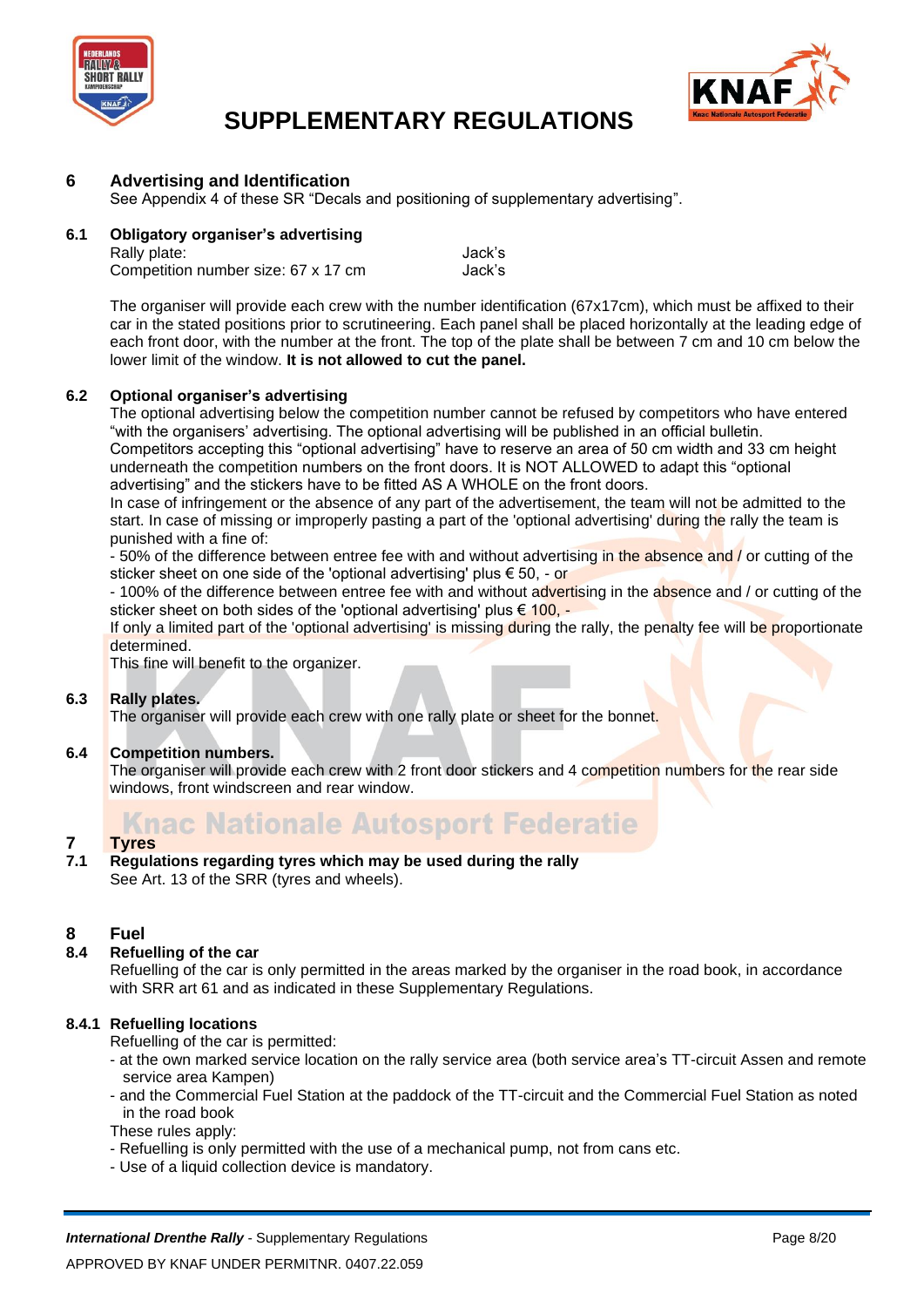



#### **9 Reconnaissance of Special Stages**

Reconnaissance will be according to SRR Art. 35. The schedule for the reconnaissance is published in Appendix 2 of these supplementary regulations.

#### **9.1 Registration procedure**

Recce cars must normal road cars. Any preparation of the recce cars is prohibited.

Each car must be identified with the two reconnaissance car numbers supplied by the organiser.

- 1 number on the front window, right hand top corner
- 1 number at the right hand side back window

#### **9.2 Specific regulations**

**9.2.1** During reconnaissance, all national traffic regulation must be followed, including but not limited to the speed limits. Please note that the Special Stages will not be closed to public traffic during reconnaissance. The organizer may reduce the allowed speed individually by marking the areas in the road book and along the route.

Reconnaissance is only allowed according to the scheme in Attachment 2 of these Supplementary Regulations.

### **9.2.2** Maximum speed during recce on the TT-circuit special stages (SS 7/11/15 and SS 10/14/18): **50** km/h. Maximum speed during recce all other stages: **60** km/h.

Maximum speed during recce on the other special stages: legal maximum allowed

Speeding during reconnaissance will be penalised as follows:

- 1st infringement: a time penalty by the Clerk of the Course
- 2nd infringement: a time penalty of 2 minutes
- 3rd infringement and more: decision by the Stewards

#### **9.3 Collection of speed control checking devices**

All reconnaissance cars must be equipped with a speed control checking devise (data-logger). This devise will be collected according to the programme (SR Art. 3)

### **10 Administrative checks**

### **10.1 Documents to be presented:**

All below mentioned documents should be included (uploaded into rallydocs) during the entry. At the latest 1 week before the start of the rally all documents must be available.

- **Competitors' licence**
- Driver's and co-driver's competition licences DOIT Federatie
- ASN authorisation for foreign competitors (if required)
- Parent/child license (in case of minor competitor)

Only in case of issues with uploading for foreign competitors they can send the digital documents to [secretariaat@drentherally.nl.](mailto:secretariaat@drentherally.nl)

Please note that administrative checks will be done digital by the organiser.

Organiser has the option to check randomly the following documents:

- Driver's and co-drivers driving license
- Rally car's registration papers
- Insurance cover of the rally car

The physical administrative checks, according to Programme art. 3, will be:

- Signing and handing in the "Competitors Signing on Sheet
- Handout of documents (roadbook, bulletins, notices, if applicable)
- Handout of datalogger for recce and the Rallysafe tracking system)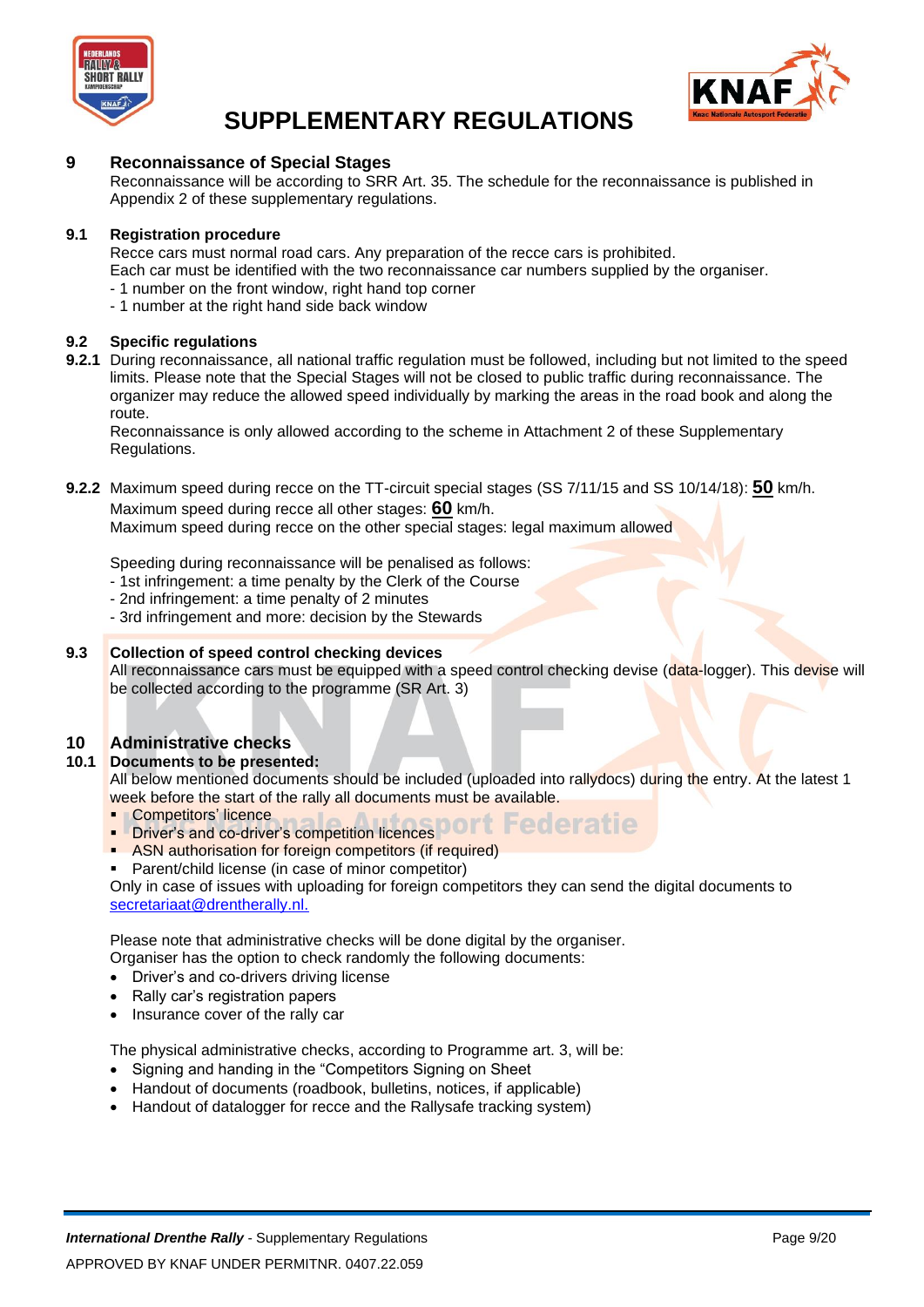



#### **10.2 Timetable**

See programme (SR Art. 3)

### **11 Scrutineering, Sealing and Marking**

#### **11.1 Scrutineering, venue and time**

Cars may be presented at scrutineering by a representative of the team. See programme (SR Art. 3). The acceptance letter should be taken and handed in at scrutineering.

#### **11.1.1 Scrutineering, mandatory documents**

Cars' complete certified homologation SOS / OK board (DIN A3 format)

#### **11.2 Timetable for scrutineering**

See programme (SR Art. 3) The time to report for scrutineering will be announced to the team in the entry acceptance letter.

#### **11.4 Drivers' safety equipment**

All items of clothing including helmets and FHR (Front Head Restraint) intended to be used, e.g. HANS devices, must be presented for scrutineering. They can be checked for compliance with Appendix L, Chapter III.

#### **11.5 Noise level**

All cars must be equipped with a proper stable exhaust silencer according to the FIA regulations. Maximum noise level according to Dutch regulations max 100 dB(A); norm  $95$  dB(A) plus tolerance 2 dB(A) plus tolerance measurement conditions 3 dB(A).

Please note that the TT-circuit Assen has a permanent installed noise level measurement system.

#### **11.6 Special national requirements**

All cars must be obligatorily equipped with an efficient homologated exhaust catalytic converter. Any car with missing or incomplete catalyst at scrutineering will not be permitted to start. Any car with missing or incomplete catalyst noticed during the event will be reported to the Stewards.

#### **11.7 Installation of the safety tracking system**

The Rallysafe safety tracking system functionality will be checked during scrutineering.

### **Knac Nationale Autosport Federatie**

#### **12 Other procedures and regulations 12.1 Ceremonial start procedures and order**

The (ceremonial) start of the event will be done at the main straight of TT-Circuit Assen, according to programme art.3.

#### **12.2 Electronic start procedure**

The start of the special stages will be given by an electronic countdown system, which will count down the seconds, clearly visible for the team on the starting line. This system is provided with a start light system and connected to a start detection system, to register an early start of the competitor. In case of failure of the electronic system or when the start has been delayed the start official may choose for a manual start procedure. For circuit stages the manual starting procedure will be used.

#### **12.3 Finish procedures**

The finish of the event will be done at the main straight of TT-Circuit Assen, according to programme art.3.

#### **12.4 Permitted early check-in**

Early check at time controls is not allowed, except TC – Parc Ferme in at the end of leg 1 and unless instructed by officials.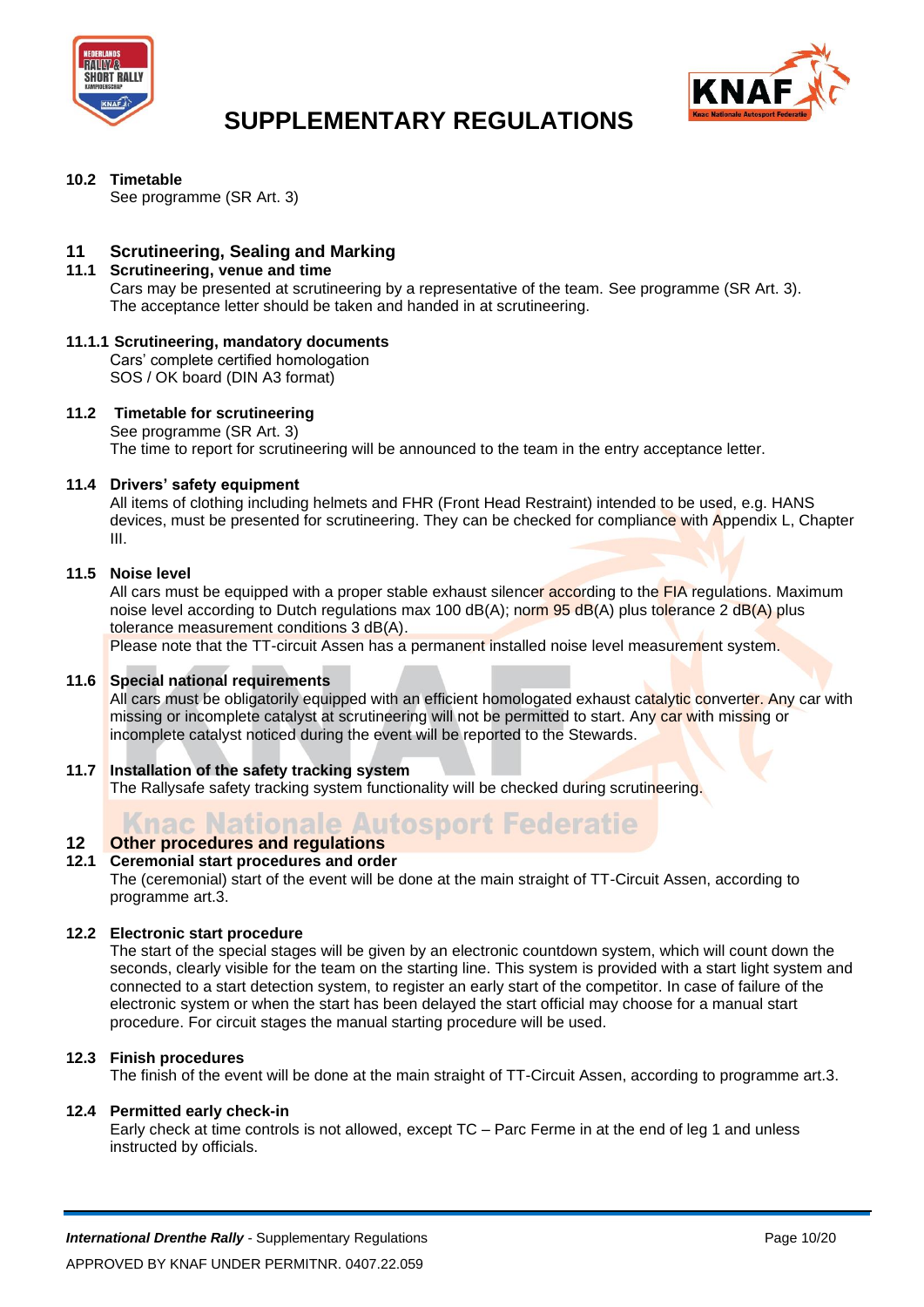



### **12.5 Special procedures and activities**

#### **12.5.1 Availability of participants**

Participants who park their vehicles in the Parc Fermé upon passing the finish line, must remain available by phone (mobile) until the final classification have been posted.

#### **12.5.2 Classification**

The official final classification will not be distributed after the event. The final classification will be published on the website on the Digital Notice Board

#### **12.5.3 Digital Notice Board**

Digital Notice Board (DNB) Sportity app. pasword: DRENTHE2022<br>Website: https://webapp.sportity.com/channel/DRENTHE2022 <https://webapp.sportity.com/channel/DRENTHE2022>

## **12.6 Deviating prescriptions**

**12.6.1** The English text of the Supplementary Regulations is binding.

#### **12.6.2 Service area**

#### **12.6.2.1 Remote Service Kampen**

During the Remote Service Kampen only below mentioned activities are allowed:

- refuelling of the rally car
- change of tyres
- small emergency repairs

#### **12.6.2.2 Service place**

Each competitor will be given a marked service area.

Central Service Area: TT-circuit Assen – standard size 60 m2.

Remote Service: Kampen – standard size 30 m2

In case a competitor is using more  $m<sup>2</sup>$  than given the following punishment will be imposed:

- 1st infringement: official warning and return of claimed additional space

- 2nd infringement: cash penalty of € 100.- and return of the space.

For information and wishes concerning the service area, it is necessary to contact the service park coordinator

(e-mail [service@drentherally.nl](mailto:service@drentherally.nl)) ultimate one week before the event.

- **12.6.2.2** At the service area groundsheets must be used. Infringement will be punished as follows:
	- 1st infringement: a penalty to be decided by the stewards.
	- 2nd infringement: disqualification by the Stewards
- **12.6.2.4** Maximum speed at the service area is walking pace (5 km/h). Infringement will be punished as follows: - 1st infringement: fine of € 250, -
	- 2nd infringement: time penalty of 2 minutes driving time.
	- 3rd infringement: not allowing to start or disqualification.
- **12.6.2.5** Due to safety precautions it is not allowed to drive with motorized 2-, 3- or 4-wheel motorcycle-like vehicles (like quads, steps etc.) in the service area. Please be notified again that competitors are responsible for their crew. Infringement will be punished as follows:
	- 1st infringement: official warning.
	- 2nd infringement: decision by the Stewards
- **12.6.2.6** It is not permitted to bring pets (dogs, cats etc.) to the rally, including the service area.
- **12.6.2.7** The use of any fastening materials, which enters the pavement, like pegs, nails, spikes, claws aso for fixing shelters, tents, accommodations, housings, harbourages, shades etc. on the service area are **strictly forbidden.**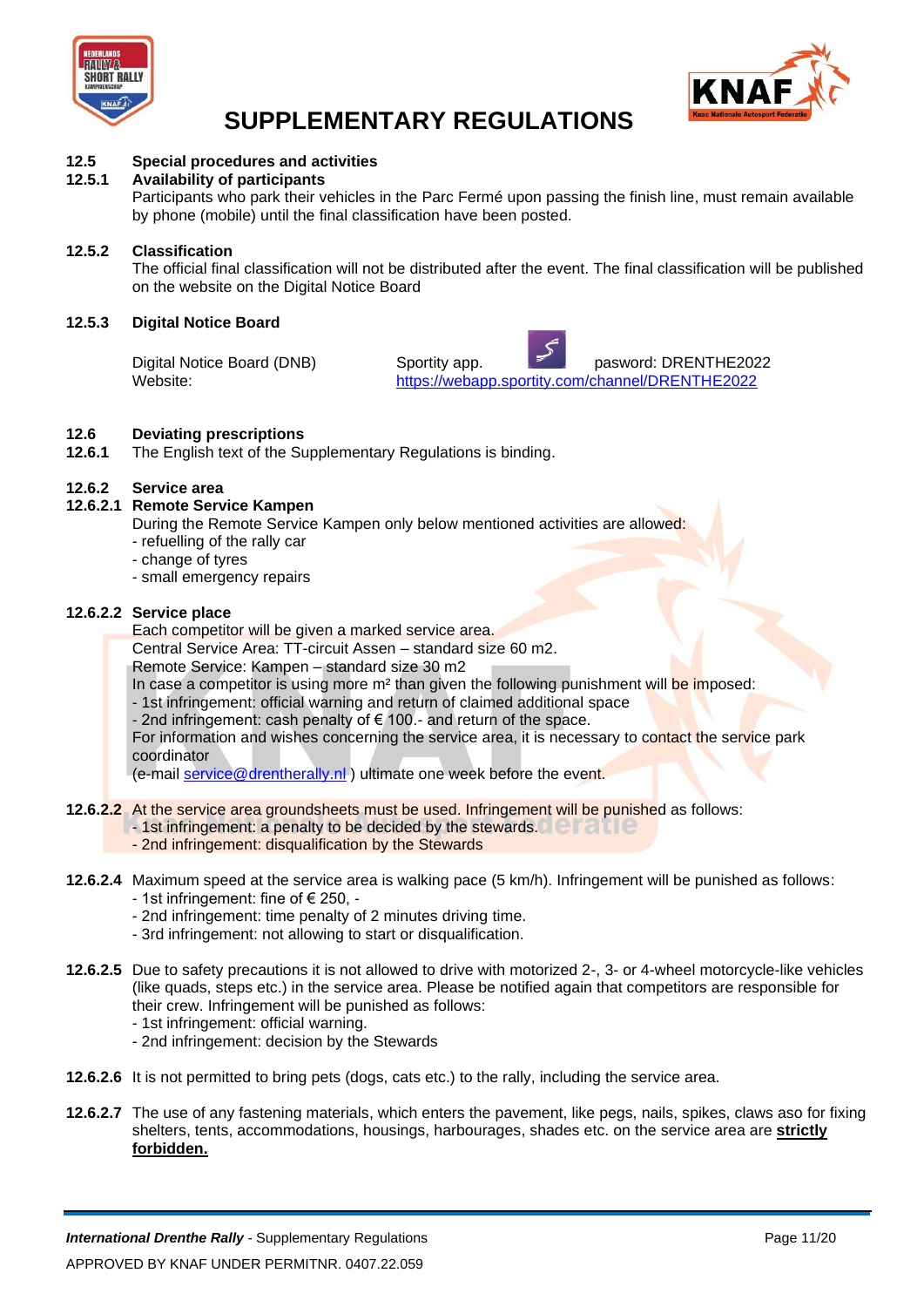



### **13 Identification of officials**

Competitors Relation Officer red jacket with text Competitor Relations Officer Scrutineers black jacket with text KNAF Scrutineer, Special Stage Commanders: red jacket with text Stage Commander Marshals: yellow jacket with text KNAF Marshal

#### **14 Prizes**

Overall classification: 1st - 3rd place, 2 cups Classification by classes: 1st - 3rd place, 2 cups

# **15 Final checks / Protests / Appeals**

#### **15.1 Final Checks**

Time and location: see programme (SR. Art. 3)

Any teams required to undergo final checks must immediately follow the instruction of the marshals in charge, even if this prevents them from proceeding to one or more-time controls (TC). The complete original FIA homologation form and other necessary certifications must be available for final checks. For national cars the corresponding original ASN documents must be available.

#### **15.2 Protest deposit**

The protest deposit is: **EUR 500** If a protest requires the dismantling and re-assembly of a clearly defined part of the car, any additional deposit will be specified by the Stewards upon a proposal of the Chief Scrutineer.

#### **15.3 Appeal deposit**

The appeal deposit amount is: **EUR 1750**

All protests and/or appeals must be lodged in accordance with Articles 13 and 15 of the Code and, where applicable, with the FIA Judicial and Disciplinary Rules.

**Knac Nationale Autosport Federatie**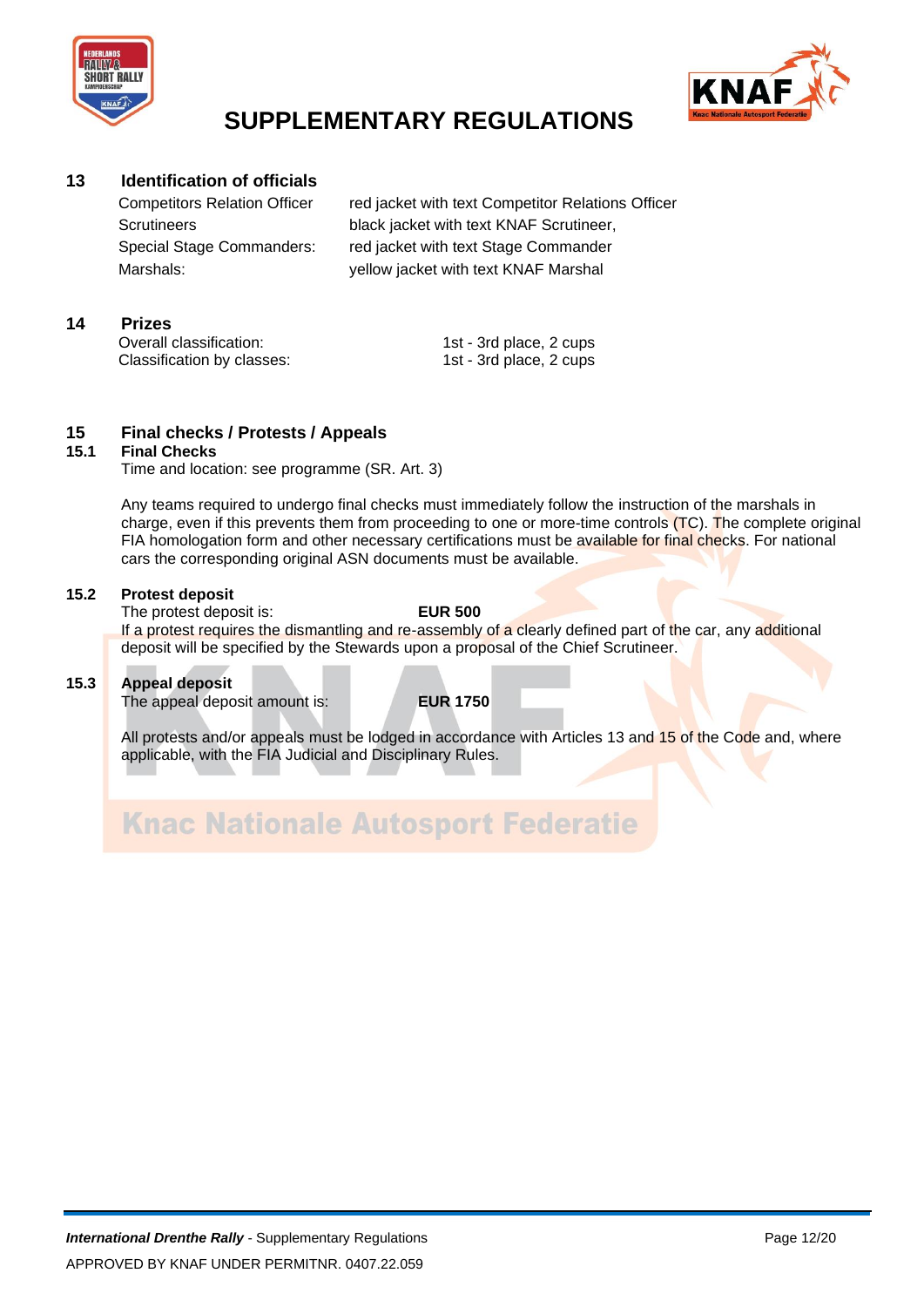



### **Appendix 1 – Itinerary**

|                   | Int Drenthe Rally 2022         |                        | <b>ITINERARY - TIJDSCHEMA</b> |                    |                                | Vrijdag / Friday 11-03-2022 |                 |
|-------------------|--------------------------------|------------------------|-------------------------------|--------------------|--------------------------------|-----------------------------|-----------------|
| <b>TC</b>         | Locatie / Location             | Afst / Dist<br>KP / SS | Afst / Dist<br>route / liason | Tot<br>afst / dist | Streef / Target<br>tijd / time | 1e auto<br>1st car          |                 |
| FUEL <sub>1</sub> | Distance to next refuel        | 0.00                   | 87.30                         | 87.30              | mm:ss                          |                             |                 |
| $\mathbf 0$       | START (podium)                 |                        |                               |                    |                                | 16:46                       |                 |
| 0A                | <b>REMOTE SERVICE IN</b>       |                        | 87.30                         | 87.30              | 01:10:00                       | 17:56                       |                 |
|                   | Remote Service A               |                        |                               |                    | 15:00                          |                             |                 |
|                   | FUEL 2 Distance to next refuel | 24.33                  | 31.88                         | 56.21              |                                |                             |                 |
| 0 <sub>B</sub>    | REMOTE SERVICE OUT             |                        |                               |                    |                                | 18:11                       |                 |
| $\mathbf{1}$      | TC KP / SS 1                   |                        | 19.60                         | 19.60              | 22:00                          | 18:33                       |                 |
| <b>SS1</b>        |                                | 7.58                   |                               |                    | 08:00                          | 18:36                       |                 |
| $\overline{2}$    | TC KP / SS 2                   |                        | 0.35                          | 7.93               | 04:00                          | 18:48                       | section '       |
| SS <sub>2</sub>   |                                | 11.05                  |                               |                    | 11:00                          | 18:51                       |                 |
| 3                 | TC KP / SS 3                   |                        | 8.03                          | 19.08              | 12:00                          | 19:14                       | $\overline{69}$ |
| SS <sub>3</sub>   |                                | 5.70                   |                               |                    | 06:00                          | 19:17                       |                 |
| 3A                | REMOTE SERVICE IN              |                        | 3.90                          | 9.60               | 07:00                          | 19:30                       |                 |
|                   | Remote Service B               |                        |                               |                    | 30:00                          |                             |                 |
|                   | FUEL 3 Distance to next refuel | 24.33                  | 31.88                         | 56.21              |                                |                             |                 |
| 3B                | REMOTE SERVICE OUT / RG IN     |                        |                               |                    |                                | 20:00                       |                 |
|                   | <b>REGROUPING</b>              |                        |                               |                    | 20:00                          |                             |                 |
| 3C                | <b>REGROUPING OUT</b>          |                        |                               |                    |                                | 20:20                       |                 |
| 4                 | TC KP / SS 4                   |                        | 19.60                         | 19.60              | 20:00                          | 20:40                       |                 |
| <b>SS4</b>        |                                | 7.58                   |                               |                    | 08:00                          | 20:43                       |                 |
| 5 <sup>5</sup>    | TC KP / SS 5                   |                        | 0.35                          | 7.93               | 04:00                          | 20:55                       |                 |
| <b>SS 5</b>       |                                | 11.05                  |                               |                    | 12:00                          | 20:58                       |                 |
| 6                 | TC KP / SS 6                   |                        | 8.03                          | 19.08              | 12:00                          | 21:22                       |                 |
| SS <sub>6</sub>   |                                | 5.70                   |                               |                    | 07:00                          | 21:25                       |                 |
| 6A                | REMOTE SERVICE IN              |                        | 3.90                          | 9.60               | 05:00                          | 21:37                       |                 |
|                   | Remote Service C               |                        |                               |                    | 10:00                          |                             |                 |
|                   | FUEL 4 Distance to next refuel | 0.00                   | 90.80                         | 90.80              |                                |                             |                 |
| 6B                | REMOTE SERVICE OUT             |                        |                               |                    |                                | 21:47                       |                 |
| 6C                | PARC FERME IN (ASSEN)          |                        | 90.80                         | 90.80              | 01:10:00                       | 22:57                       |                 |
|                   | Leg total                      | 48.66                  | 241.86                        | 290.52             |                                |                             |                 |
|                   |                                | <b>Total Rally</b>     |                               |                    |                                |                             |                 |
|                   |                                | KP / SS                | Route                         | <b>Total</b>       |                                |                             |                 |
|                   | Leg 1                          | 48.66                  | 241.86                        | 290.52             |                                | % of special stages         |                 |
|                   | Total - 6 KP / SS              | 48.66                  | 241.86                        | 290.52             |                                | 16.7%                       |                 |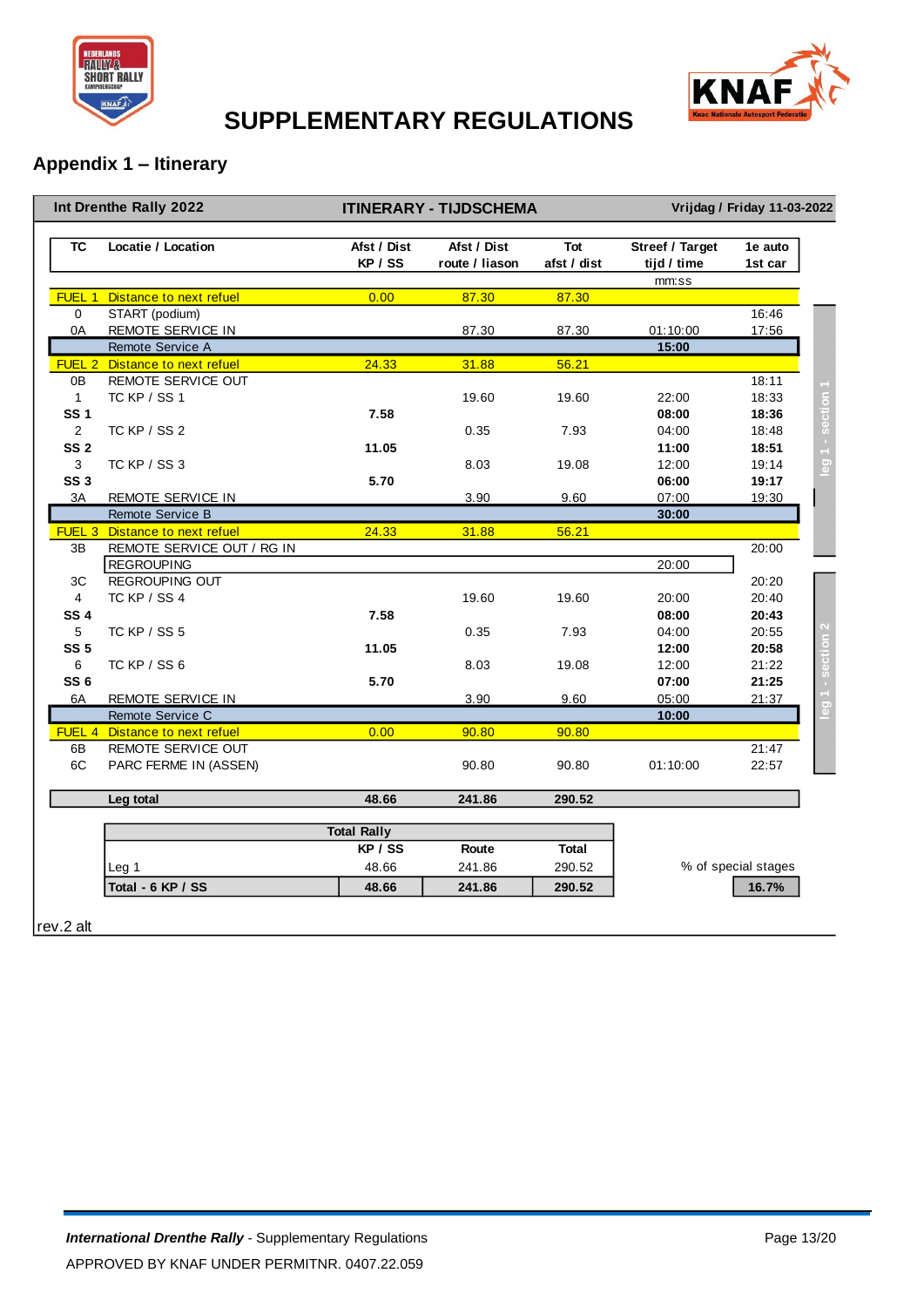



#### **Int Drenthe Rally 2022**

**Zaterdag / Saturday 12-03-2021 ITINERARY - TIJDSCHEMA Zaterdag / Saturday 12-03-2021**

| <b>TC</b>          | Locatie / Location                            | Afst / Dist<br>KP / SS | Afst / Dist<br>route / liason | Tot<br>afst / dist | <b>Streef / Target</b><br>tijd / time | 1e auto<br>1st car  |
|--------------------|-----------------------------------------------|------------------------|-------------------------------|--------------------|---------------------------------------|---------------------|
|                    |                                               |                        |                               |                    | mm:ss                                 |                     |
| 6D                 | PARC FERME OUT                                |                        |                               |                    |                                       | 08:26               |
|                    | Service D                                     |                        |                               |                    | 45:00                                 |                     |
| FUEL 5             | Distance to next refuel                       | 32.05                  | 57.64                         | 89.69              |                                       |                     |
| 6E                 | SERVICE OUT (PODIUM)                          |                        |                               |                    |                                       | 09:11               |
| $\overline{7}$     | <b>TC KP / SS 7</b>                           |                        | 5.64                          | 5.64               | 10:00                                 | 09:21               |
| SS <sub>7</sub>    |                                               | 6.32                   |                               |                    | 07:00                                 | 09:24               |
| 8                  | TC KP / SS 8                                  |                        | 23.80                         | 30.12              | 25:00                                 | 09:56               |
| SS <sub>8</sub>    |                                               | 11.20                  |                               |                    | 10:00                                 | 09:59               |
| 9                  | TC KP / SS 9                                  |                        | 7.60                          | 18.80              | 10:00                                 | 10:19               |
| SS <sub>9</sub>    |                                               | 9.40                   |                               |                    | 09:00                                 | 10:22               |
| 10                 | TC KP / SS 10                                 |                        | 17.90                         | 27.30              | 20:00                                 | 10:51               |
| <b>SS 10</b>       |                                               | 5.13                   |                               |                    | 06:00                                 | 10:54               |
| 10A                | <b>SERVICE IN</b>                             |                        | 2.70                          | 7.83               | 06:00                                 | 11:06               |
|                    | Service E                                     |                        |                               |                    | 30:00                                 |                     |
|                    | FUEL 6 Distance to next refuel                | 32.05                  | 57.64                         | 89.69              |                                       |                     |
| 10B                | SERVICE OUT / REGROUP IN                      |                        |                               |                    |                                       | 11:36               |
|                    | <b>REGROUPING</b>                             |                        |                               |                    | 25:00                                 |                     |
| 10C                | <b>REGROUP OUT</b>                            |                        |                               |                    |                                       | 12:01               |
| 11                 | <b>TC KP / SS 11</b>                          |                        | 5.64                          | 5.64               | 10:00                                 | 12:11               |
| <b>SS 11</b>       |                                               | 6.32                   |                               |                    | 07:00                                 | 12:14               |
| 12                 | TC KP / SS 12                                 |                        | 23.80                         | 30.12              | 25:00                                 | 12:46               |
| <b>SS 12</b>       |                                               | 11.20                  |                               |                    | 10:00                                 | 12:49               |
| 13                 | TC KP / SS 13                                 |                        | 7.60                          | 18.80              | 10:00                                 | 13:09               |
| <b>SS 13</b>       |                                               | 9.40                   |                               |                    | 09:00                                 | 13:12               |
| 14                 | TC KP / SS 14                                 |                        | 17.90                         | 27.30              | 20:00                                 | 13:41               |
| <b>SS 14</b>       |                                               | 5.13                   |                               |                    | 06:00                                 | 13:44               |
| <b>14A</b>         | <b>SERVICE IN</b>                             |                        | 2.70                          | 7.83               | 06:00                                 | 13:56               |
|                    | Service F                                     |                        |                               |                    | 25:00                                 |                     |
|                    | <b>FUEL 3</b> Distance to next refuel         | 32.05                  | 57.64                         | 89.69              |                                       |                     |
| 14B                | SERVICE OUT / REGROUP IN<br><b>REGROUPING</b> |                        |                               |                    |                                       | 14:21               |
| 14C                | REGROUP OUT                                   |                        |                               |                    | 18:00                                 |                     |
| 15                 |                                               |                        |                               |                    |                                       | 14:39<br>14:49      |
| <b>SS 15</b>       | TC KP / SS 15                                 |                        | 5.64                          | 5.64               | 10:00<br>07:00                        | 14:52               |
| 16                 |                                               | 6.32                   |                               |                    |                                       |                     |
| <b>SS 16</b>       | TC KP / SS 16                                 |                        | 23.80                         | 30.12              | 25:00                                 | 15:24<br>15:27      |
|                    | TC KP / SS 17                                 | 11.20                  |                               |                    | 10:00                                 |                     |
| 17<br><b>SS 17</b> |                                               |                        | 7.60                          | 18.80              | 10:00                                 | 15:47               |
|                    |                                               | 9.40                   |                               |                    | 09:00                                 | 15:50               |
| 18<br><b>SS 18</b> | TC KP / SS 18                                 |                        | 17.90                         | 27.30              | 20:00                                 | 16:19               |
|                    | FINISH (podium)                               | 5.13                   |                               |                    | 06:00                                 | 16:22               |
| 18A                |                                               |                        | 2.70                          | 7.83               | 06:00                                 | 16:34               |
|                    | Leg total                                     | 96.15                  | 172.92                        | 269.07             |                                       |                     |
|                    |                                               | <b>Total Rally</b>     |                               |                    |                                       |                     |
|                    |                                               | KP / SS                | Route                         | <b>Total</b>       |                                       |                     |
|                    | Leg 1                                         | 48.66                  | 241.86                        | 290.52             |                                       |                     |
|                    |                                               |                        |                               |                    |                                       |                     |
|                    | Leg 2                                         | 96.15                  | 172.92                        | 269.07             |                                       | % of special stages |
|                    | <b>Total - 18 KP / SS</b>                     | 144.81                 | 414.78                        | 559.59             |                                       | 25.9%               |

rev.2 alt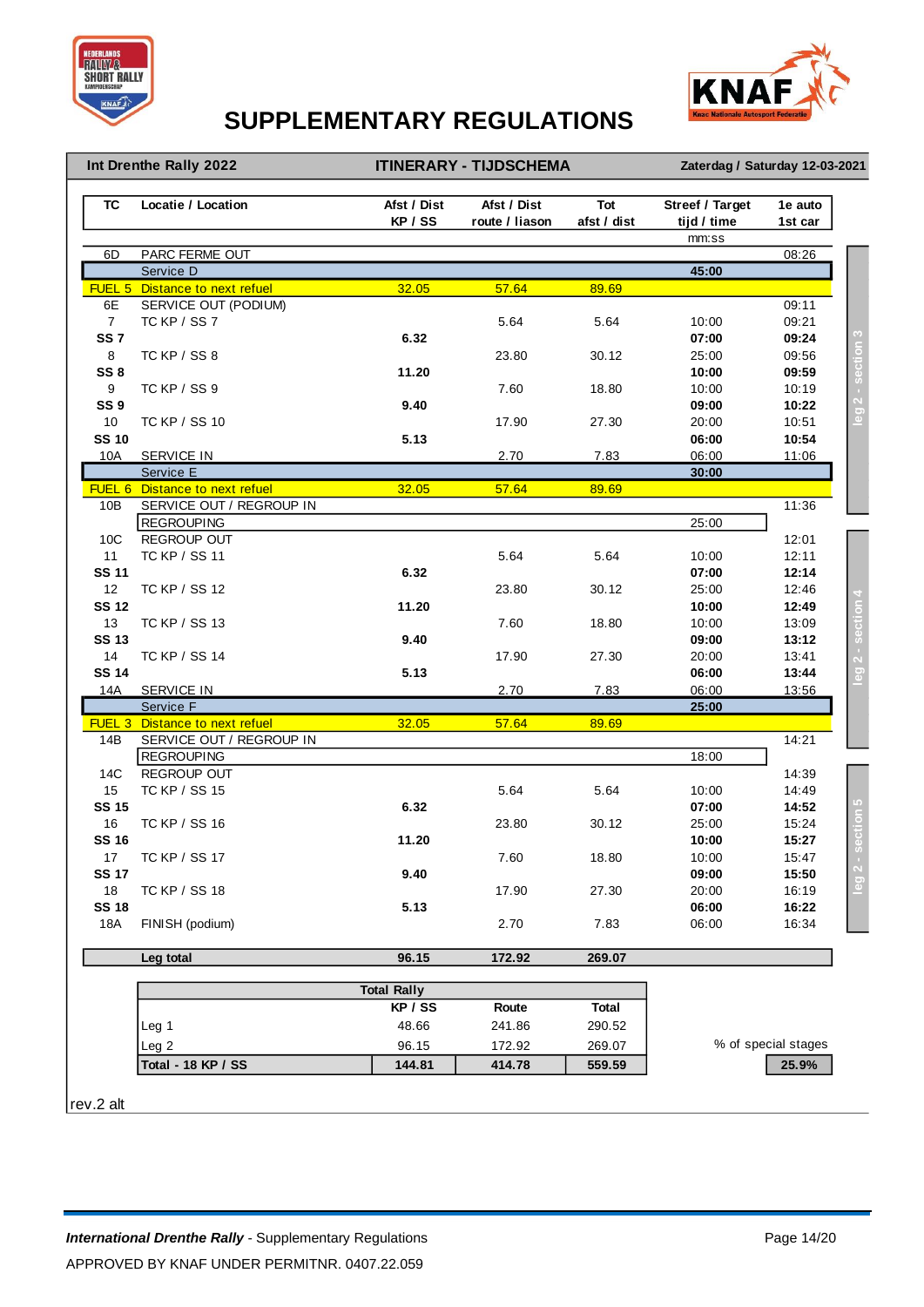



### **Appendix 2 – Reconnaissance schedule**

#### **Thursday 10-03-2022**

| Special stage | time recce      |
|---------------|-----------------|
| SS 1/4        | $18:30 - 22:00$ |
| SS 2/5        | $18:30 - 22:00$ |
| SS 3/6        | $18:30 - 22:00$ |

#### **Friday 11-03-2022**

| Special stage | time recce      |
|---------------|-----------------|
| SS 7/11/15    | $09:30 - 15:30$ |
| SS 8/12/16    | $09:30 - 15:30$ |
| SS 9/13/17    | $09:30 - 15:30$ |
| SS 10/14/18   | $09:30 - 15:30$ |

Please note that according to regulations recce of a special stage is only allowed twice

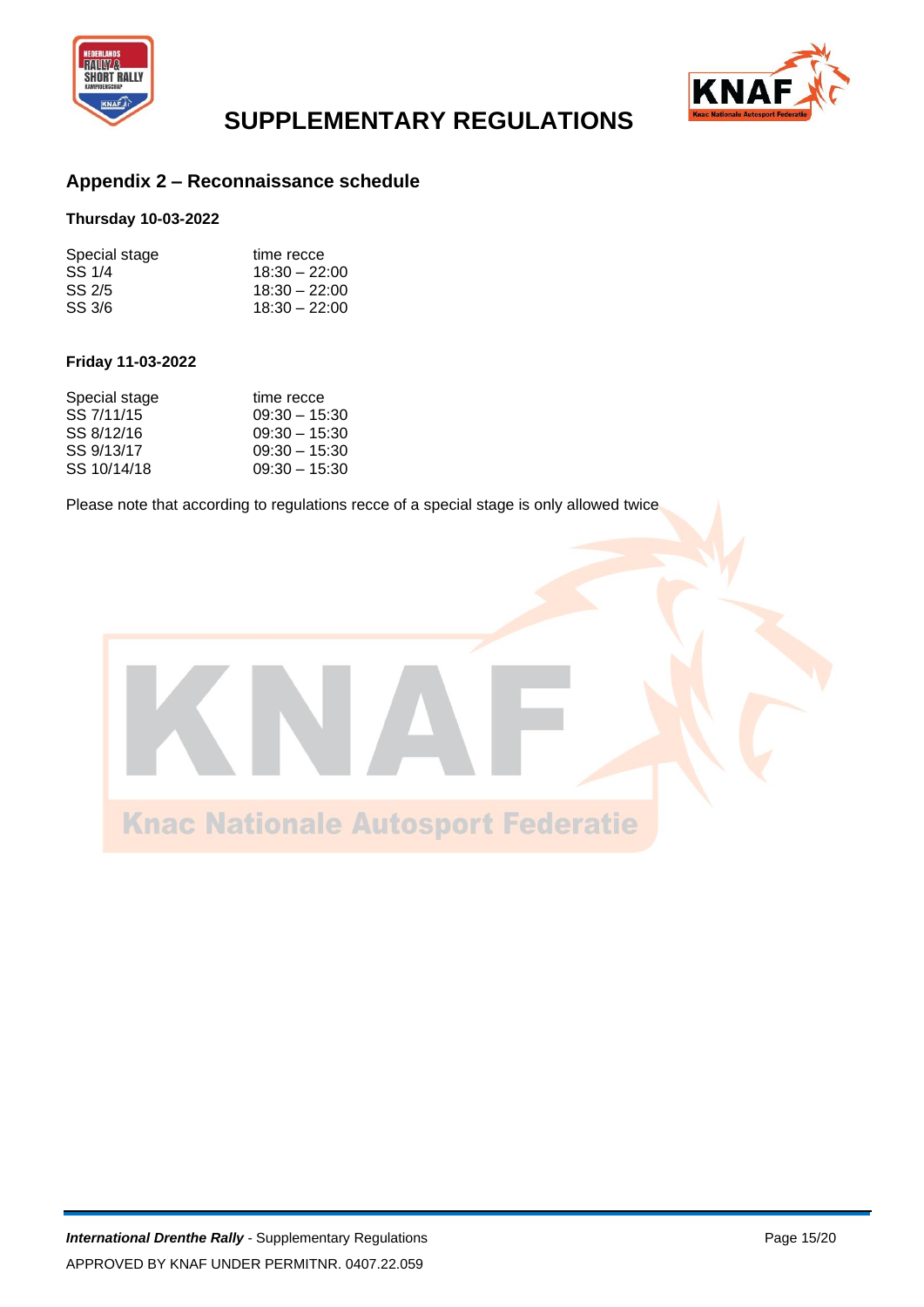



### **Appendix 3 – Competitors Relations Officer**

### **Competitor Relations Officers**



**+31 6 54982922 +31 6 23389538**



**Wim den Hollander (NL) Laura Bitter-den Hollander (NL)**

**These telephone numbers are only available to competitors on the day of the rally**

Presence: will be announced on the digital notice board

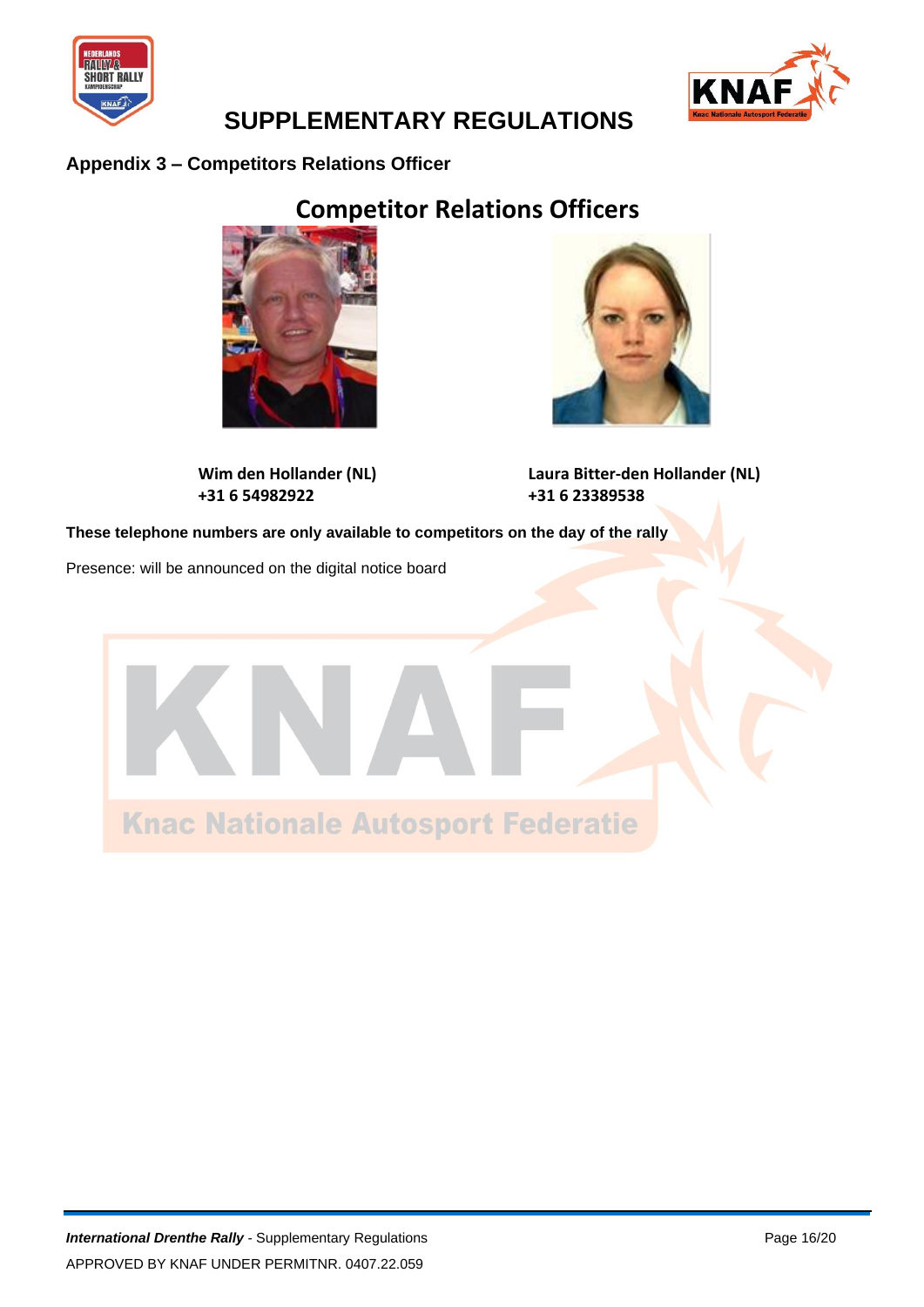



### **Appendix 4 – Decals and supplementary advertising**

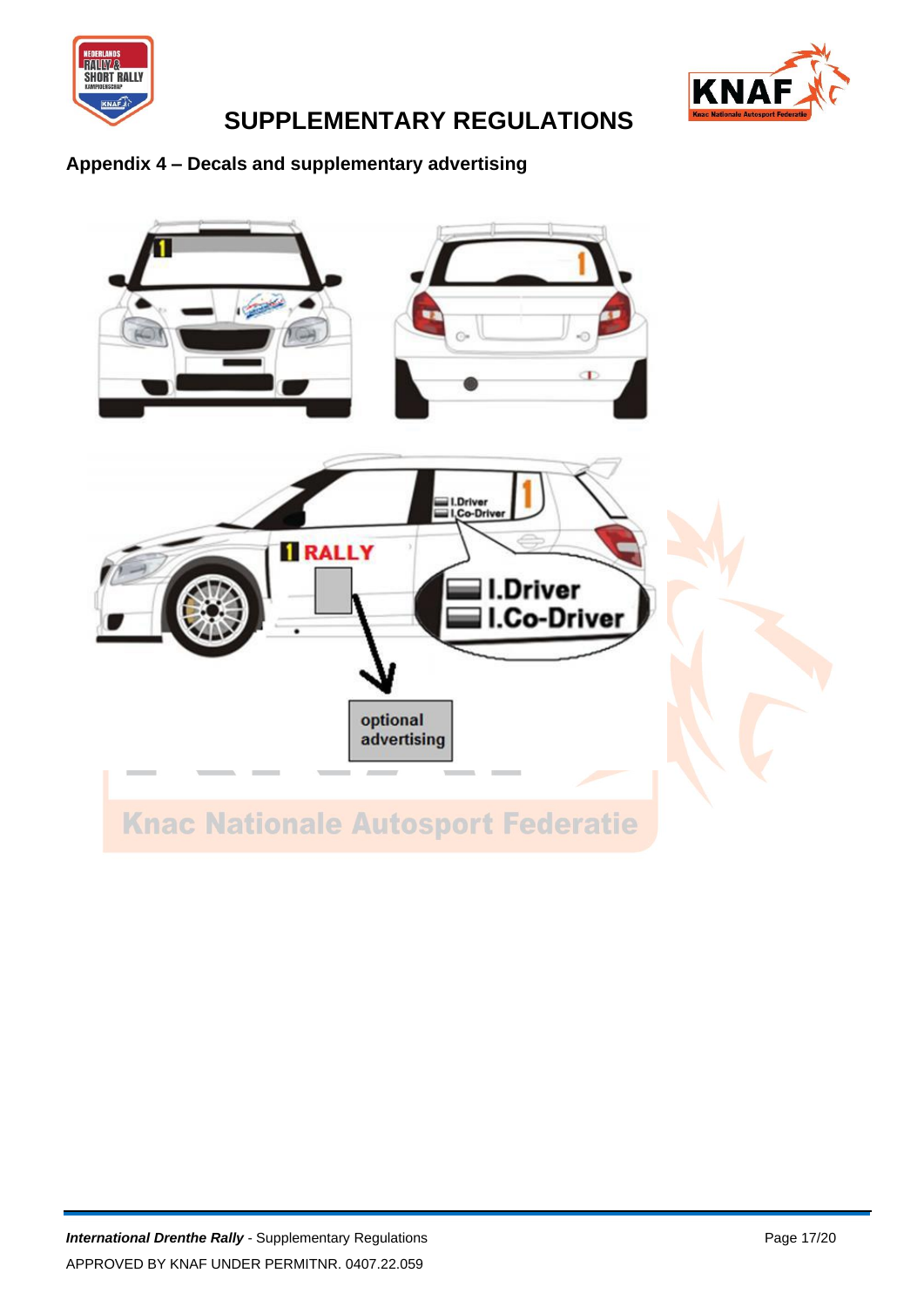



### **Appendix 5 – Extracts from FIA ISC Appendix L relating to overalls, helmets and any other safety requirements**

All competitors are reminded of Appendix L of the FIA International Sporting Code, in particular its Chapter III - Drivers' Equipment.

### **Helmets (Appendix L, Chapter III, Art. 1)**

All crews must wear crash helmets homologated to one of the following FIA standards:

- 8858-2002 or 8858-2010 (Technical List N°41),
- - $8859-2015$  (Technical List N°49),
- 8860-2004 or 8860-2010 (Technical List N°33), or
- 8860-2018 or 8860-2018-ABP (Technical List N°69)

#### **Frontal Head Restraint (FHR, Appendix L, Chapter III, Art. 3)**

All crews must use FIA approved FHR systems homologated to FIA standard 8858. Approved FHRs, anchorages and tethers are listed in Technical List N° 29. See also helmet compatibility chart in Appendix L, Chapter III, Art. 3.3.

#### **Flame-resistant clothing (Appendix L, Chapter III, Art. 2)**

All drivers and co-drivers must wear overalls as well as gloves (optional for co-drivers), long underwear, a balaclava, socks and shoes homologated to the FIA 8856-2000 standard (Technical List N°27) or 8856-2018 (Technical List N° 74). Please pay special attention to the prescriptions of Art. 2 concerning embroidery and printing on flame-resistant clothing (manufacturer certificates etc.) **as well as concerning the correct wearing of the clothing elements! See also Regional Rally Sporting Regulations and SRR, Article 53.1.**

#### **Biometric Devices (Appendix L, Chapter III, Art. 2.1)**

Drivers may wear a device to collect biometric data during racing.

- If the biometric device is integrated into a protective garment homologated to FIA Standard 8856, the garment shall be homologated to FIA Standards 8856 and 8868-2018.
- If the biometric device is a stand-alone device, then the device must be homologated to FIA Standard 8868-2018 only. This device must be worn in addition to the garment homologated to FIA Standard 8856.

#### **Wearing of jewellery (Appendix L, Chapter III, Art. 5)**

The wearing of jewellery in the form of body piercing or metal neck chains is prohibited during the competition and may therefore be checked before the start.

| <b>RELATED LINKS:</b>                                  |                                             |
|--------------------------------------------------------|---------------------------------------------|
| <b>FIA International Sporting Code and appendices:</b> | https://www.fia.com/regulation/category/123 |
| <b>FIA Technical Lists:</b>                            | https://www.fia.com/regulation/category/761 |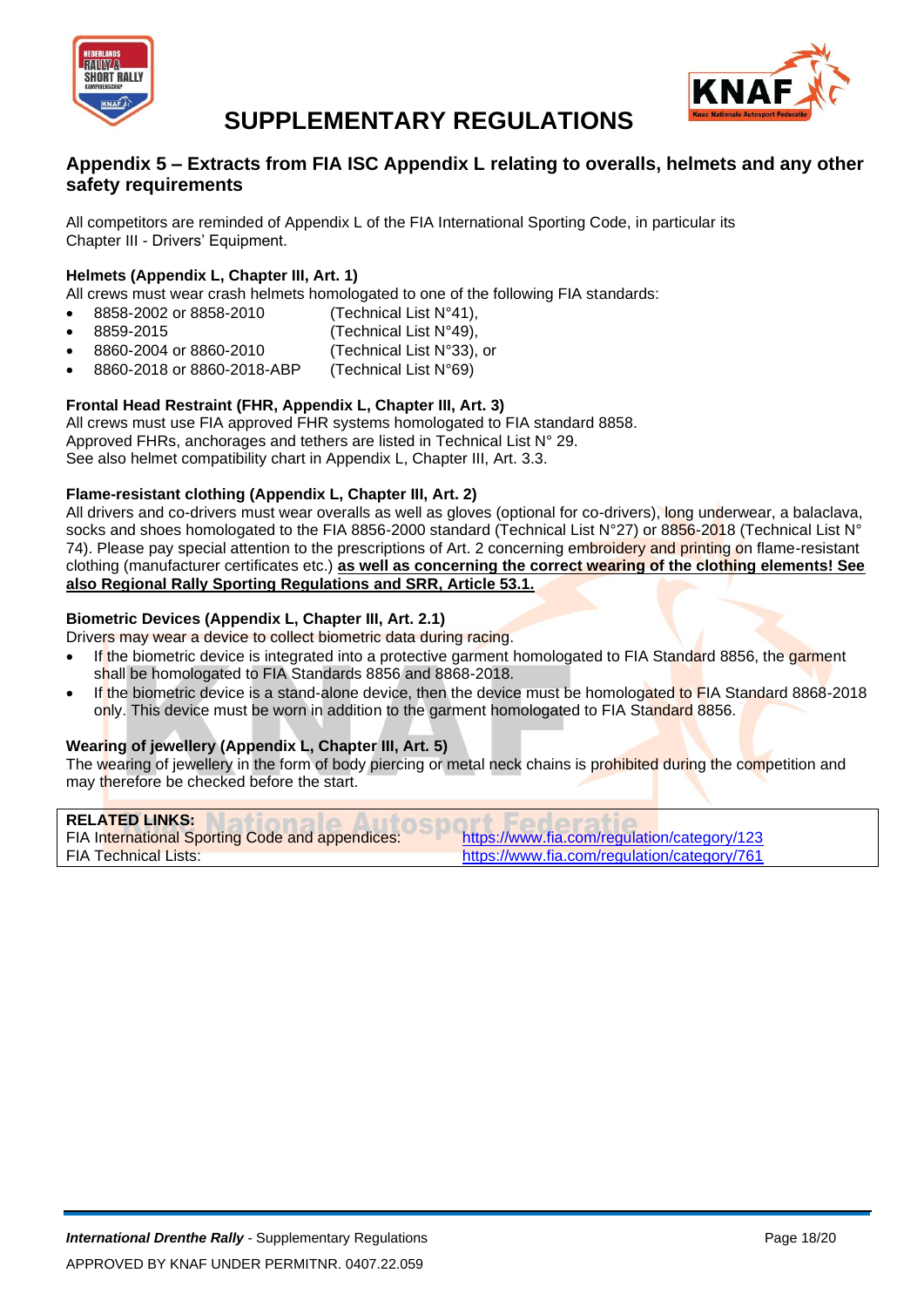



### **Appendix 6 – Overview of the main modified/added rules from the Dutch ASN (KNAF) versus FIA Regulations, which are applicable during the Jack's Int Drenthe Rally**

The numbering of articles is in accordance with the KNAF Reglementenboek 2022.

5. KNAF Anti-Alcohol Regulation

In case of exceeding the permitted alcohol %, discovered by the organiser (as mentioned in National Sporting Regulations of the KNAF (Dutch ASN)) driver will be disqualified from the event.

The numbering of articles is in accordance with the SSR 2022 (in line with numbering of the RRSR).

- 18.1.7 Cameras are only allowed inside the car. Any other way of mounting in or on the car outside is forbidden, except FIA homologated camera mountings.
- 21.2.4 Competitor and 1<sup>st</sup> and 2<sup>nd</sup> driver must sign before the start the Competitor Signing on Sheet to hold harmless and indemnify the KNAF, organiser, sponsors and the officials.
- 27.5 In the top right-hand corner of the front window an additional decal with starting number must be placed.
- 31.1.8 The car must be equipped with the additional lighting mounted, during pre-scrutineering.
- 35.4.7 During Recce the electronic datalogger must be present and activated inside the recce car. Please note that these dataloggers register speed and route of the recce car.
- 44.2.10 Any difference between the actual check-in time and the target check-in time shall be penalised as follows:
	- a) For late arrival: 0 seconds per minute or fraction of a minute.
	- b) For early arrival: 1 minute per minute or fraction of a minute.
	- c) For late arrival at the start of the rally or a new section: 10 seconds per minute or fraction of a minute.
- 49.3.1 Driving the special stage not in accordance with the prescribed route, will be penalized as described below (in deviation of FIA RRSR art. 14.2), independent of the additional penalties from the Stewards.
- 49.3.3 Cutting a corner, missing a chicane or something similar: a time penalty by the Clerk of the Course
- 53.1.1 Whenever a car is in motion on any type of special stage, the crew must wear homologated crash helmets incl. FHR system, all required safety clothing and equipment in compliance with Appendix L Chapter III -Drivers' Equipment and have their safety belts correctly fastened.

Infringement of the provisions of helmets incl. FHR system and safety belts will result in disqualification. Infringement of the provisions of safety clothing will be penalized as follows:

- 1st infringement: time penalty of 30 seconds driving time
- 2nd infringement: stewards decission
- 53.1.2 The automatic fire-extinguisher must be armed/ unblocked during the whole rally. During service it may be blocked.
- 53.5 Red flag
- 53.5.1 Electronic Red Flags onale Autosport Federatie

Electronic red flags will be used in all competing cars. When activated from rally control, the screen of the Emergency Console will turn red and show the message "RED FLAG". Crews must immediately confirm the electronic Red Flag by pressing the button "ACKNOWLEDGE" and proceed as specified in SRR Art. 53.5.3.

#### 53.5.2 Red Flags at radio points The red flags may only be displayed at radio points marked in the road book and by a marshal wearing a distinctive jacket of the colour stipulated in Appendix H, Article 5.2.7 and on which is marked the radio point symbol in the road book. Flags will be displayed at all radio points preceding the incident.

53.5.3 Meanings of a Red Flag

On passing a displayed Red Flag and/or receiving an electronic Red Flag, whichever happens first, the driver must immediately reduce speed, maintain this reduced speed until the end of the special stage, and follow the instructions of any marshals or intervention car drivers.